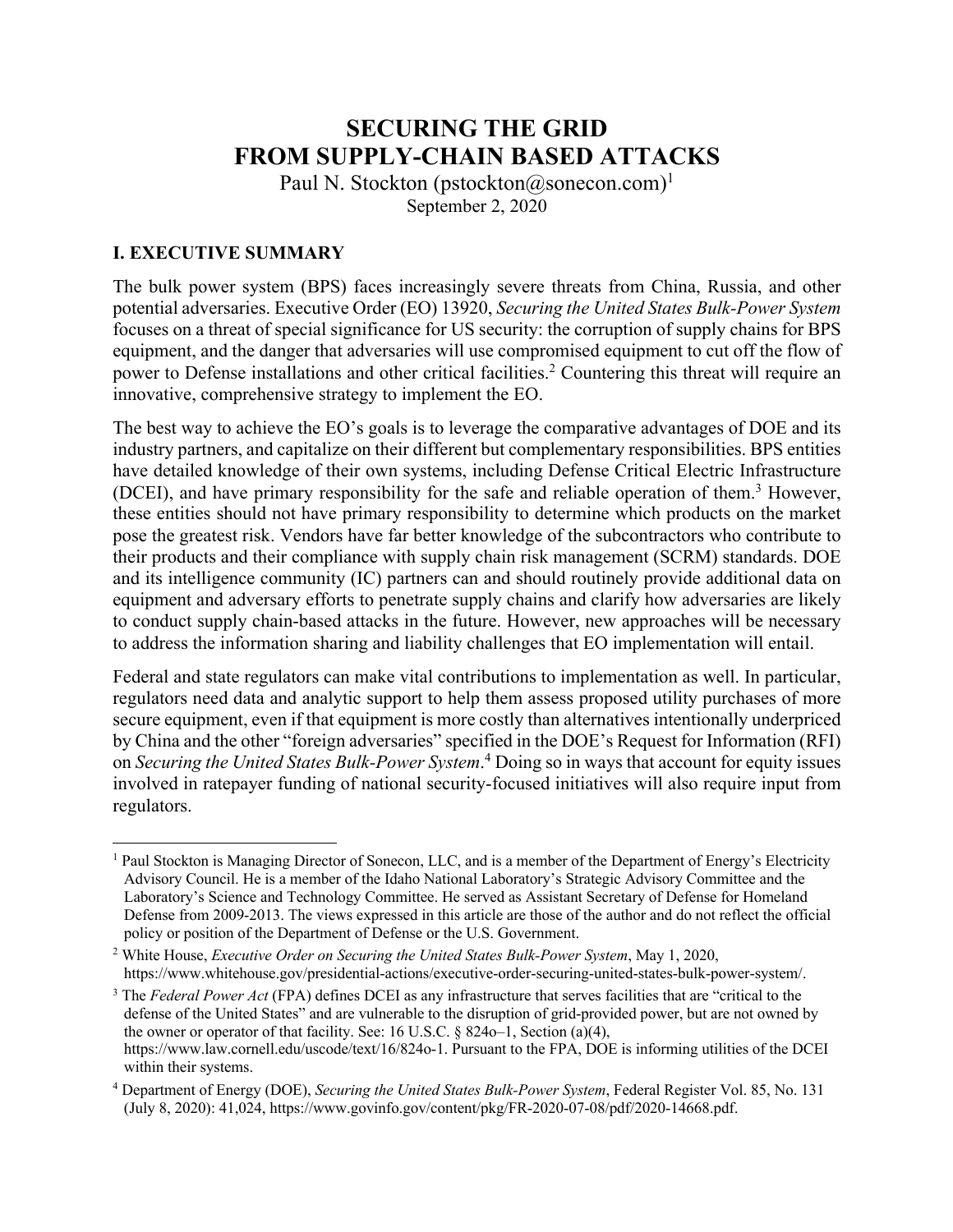No organizational framework exists to coordinate DOE's implementation efforts with these diverse stakeholders and help them achieve unity of effort. The Order establishes a Task Force on Federal Energy Infrastructure Procurement Policies Related to National Security. While that Task Force enables consultations with industry councils, its responsibilities are far too narrow to achieve the Order's national security objectives.<sup>5</sup> Instead, building on collaborative arrangements already established by the Electricity Subsector Coordinating Council (ESCC), the North American Transmission Forum (NATF), and other organizations noted in this report, DOE and its partners should create an organizational framework to lead and coordinate EO implementation activities for many years to come.

These partners and many individual BPS entities and vendors already have strong SCRM initiatives underway, including mandatory standards, voluntary risk management frameworks, and mechanisms for information sharing. Integrating their efforts to help guide and support EO implementation constitutes "low hanging fruit," especially in terms of leveraging their progress in reducing the risks that foreign adversaries will secretly acquire, penetrate, or otherwise compromise vendor subcontractors and manufacturing operations. The continued tightening of mandatory SCRM standards established by the North American Electric Reliability Corporation (NERC) and voluntary industry initiatives offer additional foundations for progress.6

Yet, given the intensifying threats to BPS equipment supply chains, DOE and its partners should also create additional layers of defense and develop innovative means to *disrupt* the use of BPS supply chains to prepare for and conduct attacks on the grid. The starting point to do so lies in: 1) analyzing the goals that such attacks will seek to achieve; 2) examining the implications for the design, insertion, and use of compromised BPS equipment; and 3) developing US countermeasures that exploit these adversary requirements and significantly increase the difficulty of attacking the grid. My report focuses on four such opportunities for progress:

• In coordination with industry, develop and share with industry a holistic, **operationally focused** assessment of the threat. The RFI cites the *National Counterintelligence Strategy of the United States of America* and other IC products in highlighting adversary efforts to corrupt critical supply chains.7 These documents feature a finding of special significance for developing new approaches to BPS defense. The *Counterintelligence Strategy* emphasizes that adversary efforts to corrupt supply chains and related efforts to degrade critical systems "likely are aimed at influencing or coercing U.S. decision makers in a time of crisis by holding critical infrastructure at risk of disruption."8 Other government threat assessments warn that in a regional crisis, adversaries may also disrupt the US grid and

<sup>5</sup> White House, *Executive Order on Securing the United States Bulk-Power System*, Section 3. The EO specifies that the Task Force shall consult with the Electricity Subsector Coordinating Council and the Oil and Natural Gas Subsector Coordinating Council.

<sup>6</sup> For the NERC standard, see: North American Electric Reliability Corporation, *CIP-013-1 – Cyber Security – Supply Chain Risk Management*, July 2017, 3, https://www.nerc.com/pa/Stand/Reliability%20Standards/CIP-013- 1.pdf.

<sup>7</sup> DOE, *Securing the United States Bulk-Power System*, 41,023.

<sup>8</sup> National Counterintelligence and Security Center (NCSC), *National Counterintelligence Strategy of the United States of America 2020-2022*, Washington, DC: Office of the Director of National Intelligence (ODNI), February 2020, 6, https://www.dni.gov/files/NCSC/documents/features/20200205-National\_CI\_Strategy\_2020\_2022.pdf.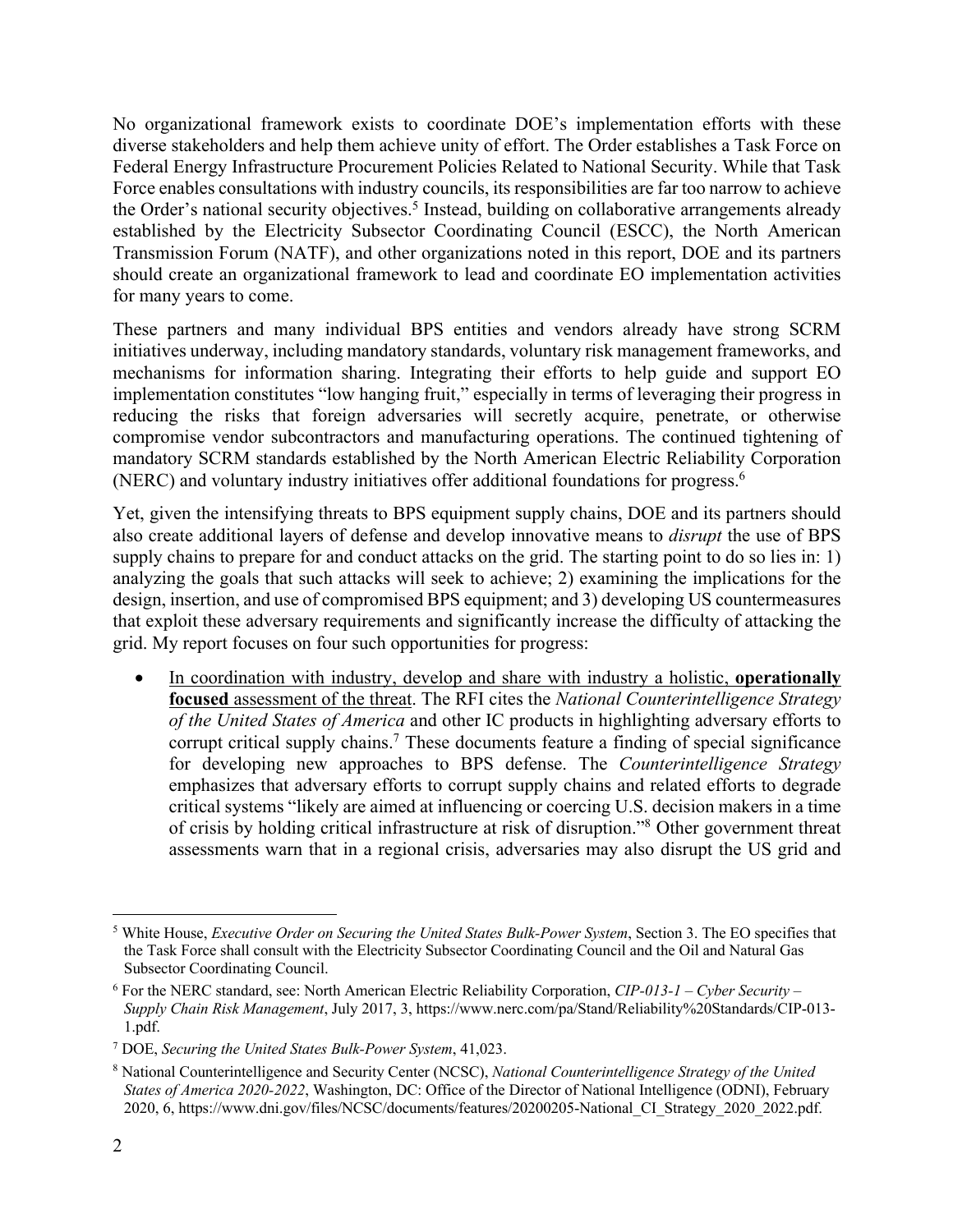grid-dependent infrastructure to disrupt the deployment of forces to the crisis zone.<sup>9</sup> Threats to BPS supply chains and US initiatives to mitigate them under EO 13920 should be understood in this underlying, crisis-oriented context.

Most important: compromised BPS components are not "silver bullets" that will automatically achieve the effects that US opponents will seek in a crisis. If adversaries want to time and target grid disruptions to help them prevail in a confrontation with the US, they will face specialized requirements to prepare for and conduct supply-chain based attacks. Identifying these requirements will enable the US to develop innovative countermeasures. Doing so can also help industry and DOE better prioritize EO implementation measures, especially for protecting DCEI and preventing opponents from achieving their objectives in an attack.

- Develop a "kill chain" to further clarify supply chain attack requirements and identify specific defense opportunities. The US military creates kill chains to specify the steps necessary to target and attack an opponent to create the effects that the attacker seeks.<sup>10</sup> For cyberattacks, these sequential steps typically include intelligence gathering and planning, designing the cyberweapon, testing the weapon and/or modeling its effects, delivering and installing the weapon on the adversary's systems, and launching the attack.<sup>11</sup> Adversary efforts to leverage compromised BPS equipment during a crisis will entail specialized and demanding requirements for a number of these steps.
- For each of the steps in the compromised equipment (CE) kill chain, identify possible US countermeasures and pursue the options that provide the biggest "bang for the buck." The analysis that follows highlights one of many such options: exploiting adversary requirements to establish and maintain command and control (C2) over their malware or other compromises, which is a prerequisite for timing their attacks in future crises. Kill chains developed for cyber and industrial control system (ICS) attacks note that adversaries typically establish connectivity with corrupted devices to deliver commands or conduct other C2 activities.12 If adversaries have similar requirements to prepare for and execute attacks that employ compromised BPS equipment, the ability to disrupt such C2 operations may create unique opportunities for grid defense. The use of a kill chain methodology will

<sup>9</sup> Department of Defense (DOD), *Mission Assurance Strategy*, Washington, DC: DOD, April 2012, http://policy.defense.gov/Portals/11/Documents/MA\_Strategy\_Final\_7May12.pdf.; Terrence O'Shaughnessy, Testimony Before the Senate Armed Services Committee, February 26, 2019, p. 2, https://www.armedservices.senate.gov/imo/media/doc/OShaughnessy\_02-26-19.pdf; Bradley Peniston, "Work: 'The Age of Everything Is the Era of Grand Strategy,'" Defense One*,* November 2, 2015, http://www.defenseone.com/management/2015/11/work-age-everything-era-grand-strategy/123335/;

 $10$  This definition paraphrases the one provided in Eric M. Hutchins, Michael J. Cloppert, and Rohan M. Amin, *Intelligence-Driven Computer Network Defense Informed by Analysis of Adversary Campaigns and Intrusion Kill Chains*, Bethesda, MD: Lockheed Martin, 2011, 4, https://www.lockheedmartin.com/content/dam/lockheedmartin/rms/documents/cyber/LM-White-Paper-Intel-Driven-Defense.pdf.

<sup>11</sup> Hutchins, Cloppert, and Amin, *Intelligence-Driven Computer Network Defense*, 5. Building on that cyber model, Assante and Lee developed a variant for ICS. Section 3 of this article proposes how their model can be further refined for application to supply chain threats.

<sup>12</sup> Hutchins, Cloppert, and Amin, *Intelligence-Driven Computer Network Defense*, 5; Michael Assante and Robert M. Lee, *The Industrial Control System Cyber Kill Chain*, Bethesda, MD: SANS Institute, 2015, 5, https://www.sans.org/reading-room/whitepapers/ICS/industrial-control-system-cyber-kill-chain-36297.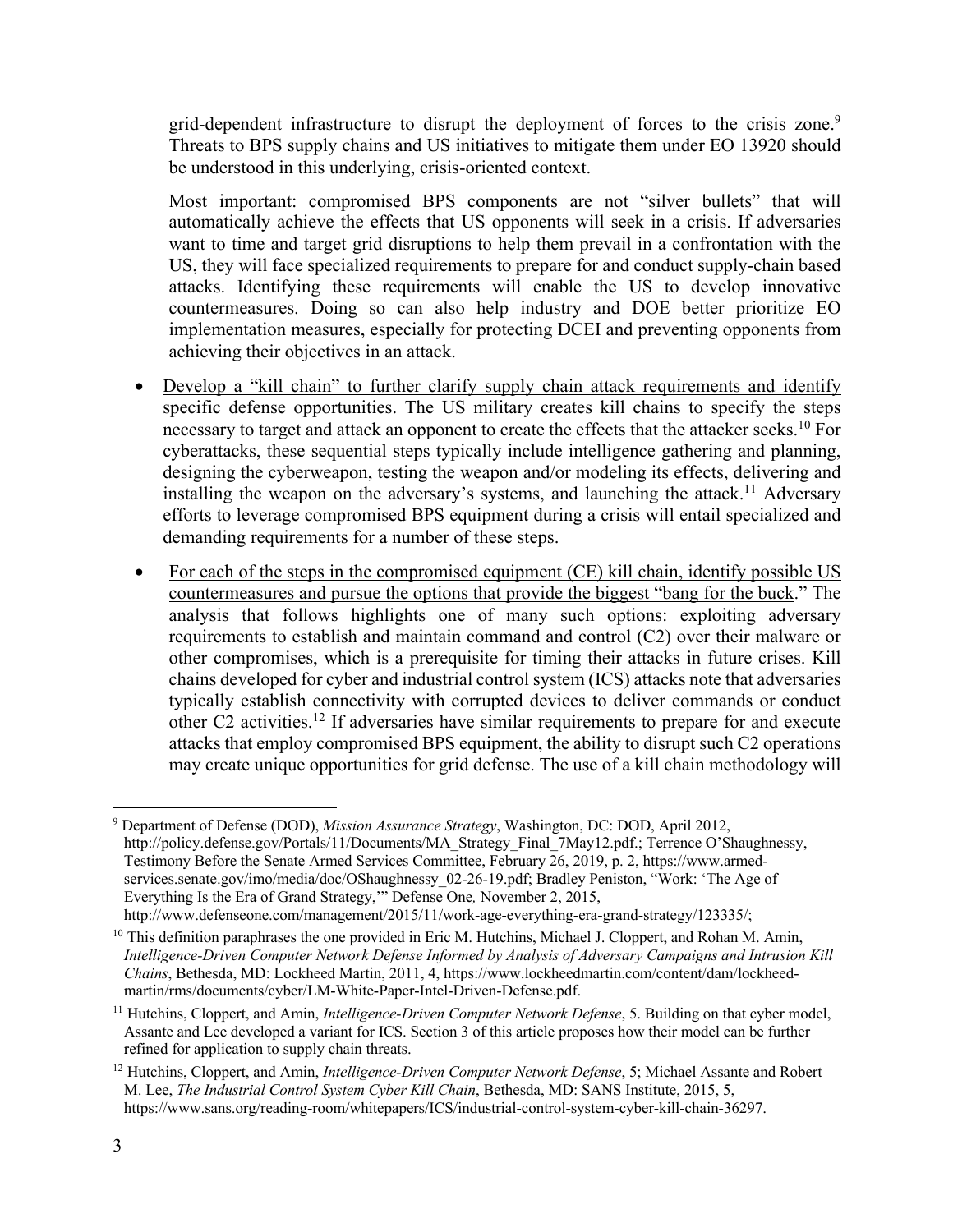also facilitate broader risk assessment and mitigation efforts, including those necessary to counter adversary attempts to hide or minimize their C2 activities.

• Build a twofold strategy to block the insertion of compromised equipment. To provide industry with a list of prohibited equipment, the starting point should be to determine whether equipment or sub-components were produced by entities that entail foreign adversary "ownership, control, and influence."<sup>13</sup> In collaboration with vendors, BPS entities might also develop additional voluntary measures and best practices regarding the processes by which products are designed, developed, and produced, and help enable the Secretary to identify BPS equipment as "pre-qualified" for purchase.<sup>14</sup>

Yet, adversaries are certain to pursue sophisticated means of evading these processoriented safeguards. DOE and its partners should also ramp up testing and evaluation (T&E) programs for equipment which, if compromised, would inflict severe disruption on the grid. The CyTRICS program and other initiatives conducted by DOE National Laboratories provide a basis to build such a T&E system. But their testing throughput is tiny compared to the potential requirements for EO implementation. The analysis that follows recommends consequence-based methodologies to prioritize the testing of BPS equipment and propose options to build on current T&E programs to meet the BPS' longterm needs.

• Structure an organizational framework to help lead and coordinate EO implementation. Strengthening supply chain resilience will depend on contributions from vendors, their BPS customers, DOE, regulators, and a range of other partners. Attempting to establish centralized Federal control over all such participants would be a fool's errand. Instead, a voluntary organizational framework is necessary to help coordinate their efforts, build consensus to resolve implementation problems, and create unity of effort among them.

Information sharing exemplifies the benefits of establishing such coordinating mechanisms. The EO will fail unless BPS entities and their partners get the data they need to contribute to the Order's implementation. However, data on supply chain threats is often highly classified and very few private sector personnel and state regulators have the clearances required to receive it. The sharing of equipment testing results and other sensitive information on BPS products could also create significant concerns for vendors, and – unless resolved – could limit vendors' willingness to provide their equipment for evaluation. Input from all of these stakeholders on their "need to know" sensitive data for EO implementation and their concerns and recommendations to protect that information will be essential for progress. Implementation partners can also help ensure that EO-related information complies with anti-trust laws and regulations and (for BPS entities) with CIP- $011-2$  – Information Protection.<sup>15</sup>

https://www.dni.gov/files/NCSC/documents/supplychain/20190422-SCRM-Framework-for-Assessing-Risk.pdf.

<sup>&</sup>lt;sup>13</sup> DOE, Securing the United States Bulk-Power System, 41,024.

<sup>&</sup>lt;sup>14</sup> White House, Executive Order on Securing the United States Bulk-Power System, Section 1(d). For an example of such voluntary SCRM frameworks for BPS entities to employ, see NCSC, Supply Chain Risk Management: A Framework for Assessing Risk, Washington, DC: ODNI, April 22, 2019,

<sup>15</sup> North American Electric Reliability Corporation (NERC), CIP-011-2 – Cyber Security – Information Protection, effective July 1, 2016, https://www.nerc.com/pa/Stand/Reliability%20Standards/CIP-011-2.pdf.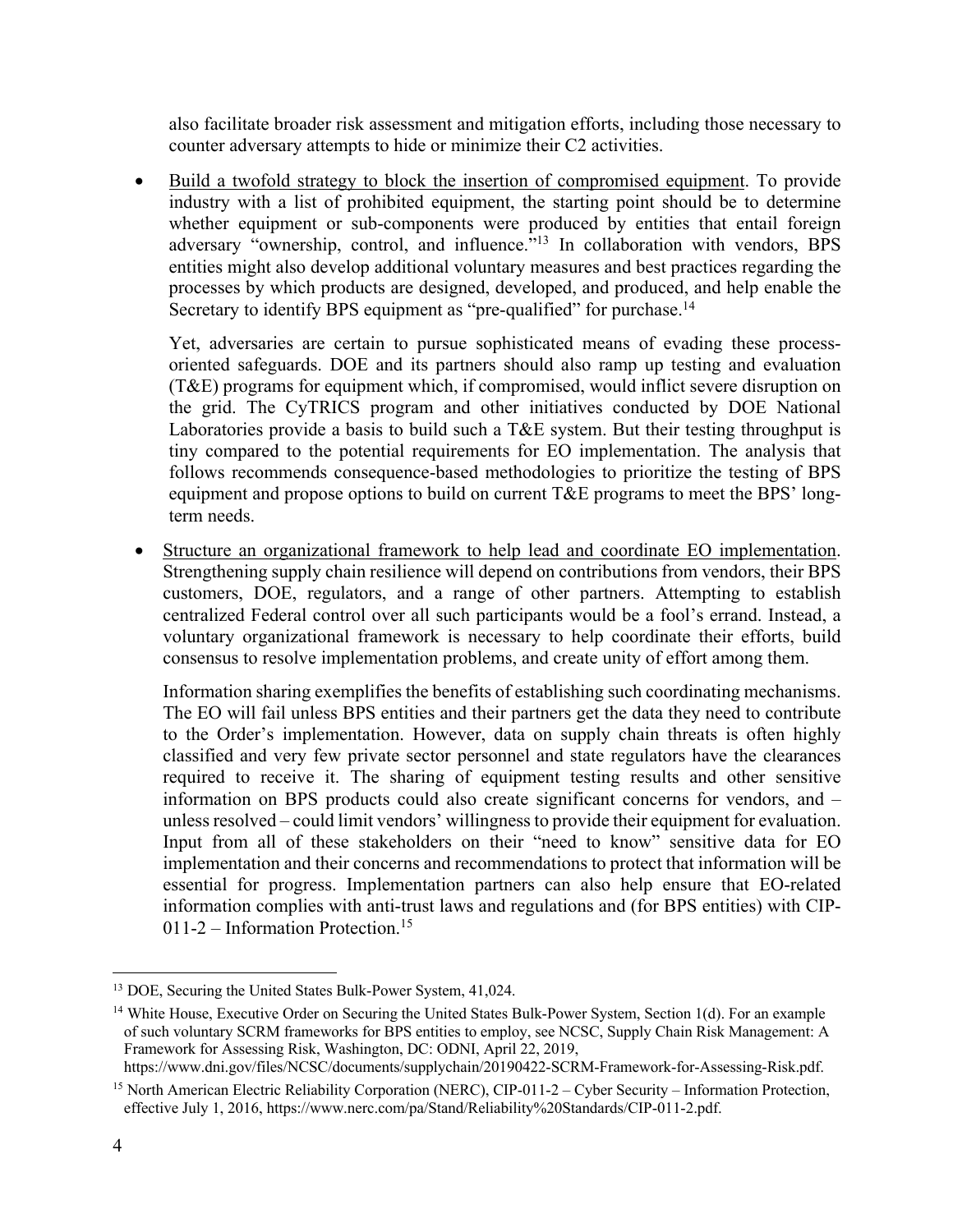The ESCC, NATF, and other industry organizations already have established frameworks for collaboration. Building on these existing arrangements (rather than creating an organization from scratch) would be the least costly and most efficient way to facilitate industry coordination. But it will also be essential to ensure deep and sustained participation in such a coordinating body by DOE, the broader intelligence community, and other Federal departments and agencies. The EO's Task Force structure provides a starting point to organize for such collaboration over a far broader range of topics than those specified by the Order. The key is that the coordinating body would: 1) be dedicated to SCRM; 2) include the full range of partners necessary to help counter supply chain-based attacks, including vendors and the regulators who will play crucial roles in enabling cost recovery for more secure equipment; and 3) be structured and funded for the multi-year effort required to defeat supply chain threats.

#### **II. DEVELOPING AND SHARING A HOLISTIC THREAT ASSESSMENT**

Industry's most pressing need for intelligence support from DOE and its IC partners lies in identifying the high-risk equipment that companies will be barred from purchasing under the EO, Power companies are making procurement decisions now for transformers that are often purposebuilt and may not be delivered and installed until years after they are ordered. Those extended timelines put companies at risk of buying products that may subsequently be prohibited.

BPS entities also need DOE, IC, and vendor expertise in determining whether they have at-risk equipment in their existing DCEI systems. The EO requires the Secretary of Energy to "develop recommendations on ways to identify, isolate, monitor, or replace such items as soon as practicable, taking into consideration overall risk to the bulk-power system."16 Input from the electric industry will be essential for developing such recommendations, including mechanisms for cost recovery if at-risk equipment must be replaced. Nevertheless, DOE and its Federal partners must help BPS entities target and prioritize their searches for such equipment and strengthen resilience against intensifying supply chain threats to the grid.

The starting point to do so is to provide industry with a holistic, end-to-end assessment of how foreign adversaries are likely to use compromised equipment to actually conduct an attack. It is (remotely) possible that opponents might seek to compromise BPS transformers so that they begin leaking oil at some pre-determined date. However, US intelligence agencies have determined that foreign adversaries are most likely to disrupt grid infrastructure and other systems in an intense crisis with the United States. That assessment has profound implications for prioritizing measures to implement the EO and developing new countermeasures to defeat supply chain-based attacks.

The *National Counterintelligence Strategy* emphasizes that adversaries are targeting supply chain vulnerabilities and conducting other pre-attack operations so that they can "exploit, disrupt and damage U.S. and allied critical infrastructure and military capabilities during a crisis."<sup>17</sup> In particular, the 2012 Department of Defense (DOD) *Mission Assurance Strategy* and follow-on

<sup>&</sup>lt;sup>16</sup> White House, Executive Order on Securing the United States Bulk-Power System, Section 2(d)(iii).

<sup>&</sup>lt;sup>17</sup> NCSC, National Counterintelligence Strategy, 3.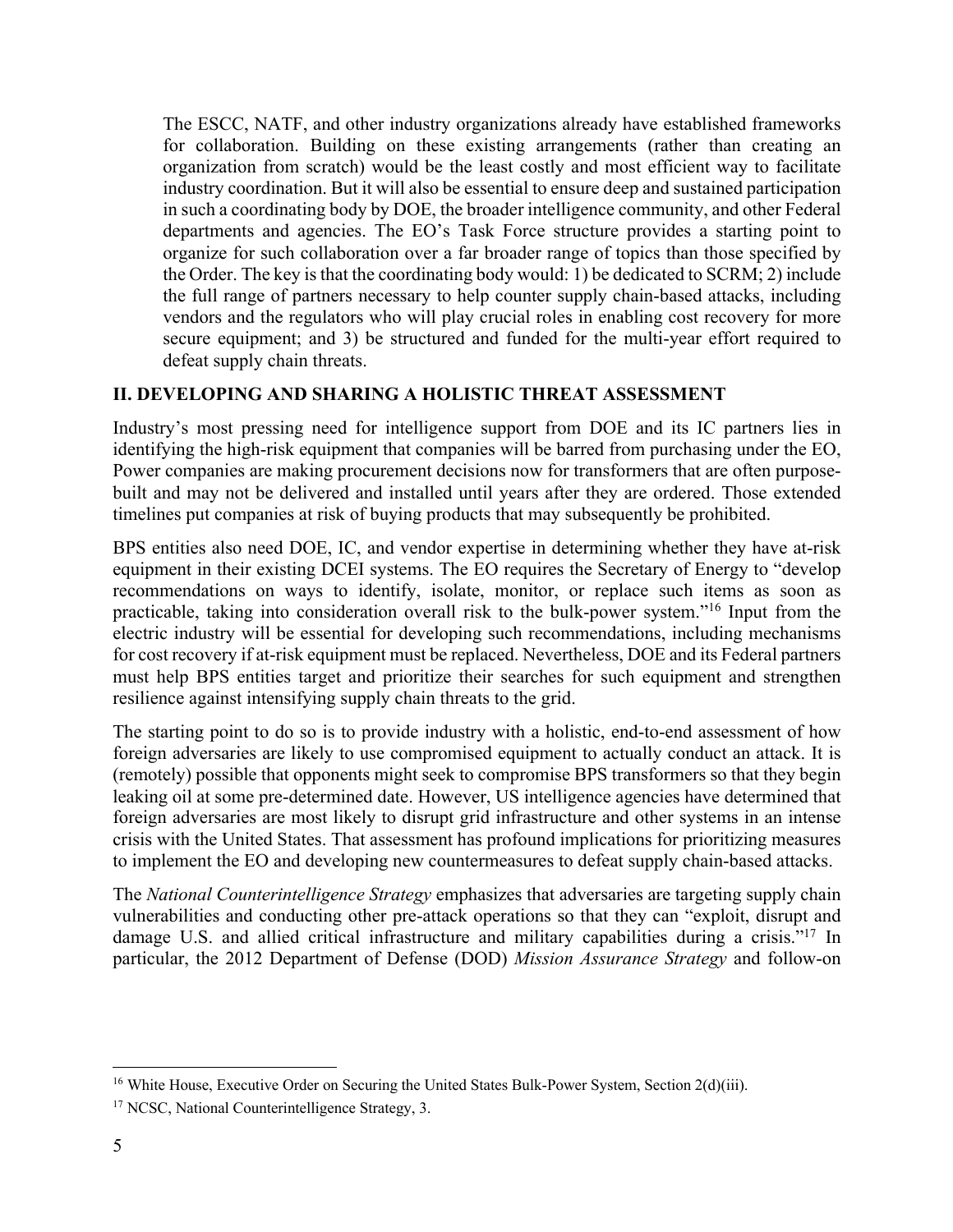Defense documents emphasizes the risk that adversaries will attack the US grid and other infrastructure on which the Department depends to deploy forces to the crisis zone.<sup>18</sup>

A confrontation over Taiwan or some other flash point in the South China Sea exemplifies how such an attack could occur. Michèle Flournoy, former Undersecretary of Defense for Policy, warns that "Chinese military planning for taking Taiwan by force envisions early cyberattacks against the electric power grids around key military bases in the United States, to prevent the deployment of U.S. forces to the region."19 A US-Russia crisis in the Baltics or other areas of intensifying conflict could spur similar efforts to disrupt the flow of forces to those regions as well.<sup>20</sup> The implication for grid resilience (including the SCRM measures envisioned in the Executive Order): protecting DCEI equipment should be a top priority for implementing the EO.

As Flournoy notes, many of the same electric systems that serve military bases "also support the surrounding civilian population, including hospitals, emergency services, and other functions critical to public safety."21 But Russia or China may view these collateral effects as an advantage for convincing US leaders to back down in the crisis. As the *Counterintelligence Strategy* puts it, adversaries will seek to coerce "U.S. decision makers in a time of crisis by holding critical infrastructure at risk of disruption."22 More specifically, by disrupting the grid to inflict suffering on US citizens and damage the economy, opponents will seek to heighten the perceived costs of defending US allies and interests and drive US leaders to yield rather than endure further damage.<sup>23</sup> Protecting the critical electric infrastructure that serves facilities and functions vital for public safety and the economy should therefore constitute an additional priority for EO implementation.<sup>24</sup>

Of course, an attack on the grid would almost certainly be met with a devastating US response. That prospect will help deter adversaries from using compromised BPS equipment to inflict blackouts in a crisis. However, the *National Security Strategy of the United States* (2017) also emphasizes the need to "deter enemies by denial" – that is, by "convincing them that they cannot

<sup>18</sup> DOD, Mission Assurance Strategy; DOD, DoD Directive 3020.40: Mission Assurance (MA), Washington, DC: DOD, effective November 29, 2016, https://fas.org/irp/doddir/dod/d3020\_40.pdf; DOD, DoD Manual 3020.40, Volume 1: Defense Critical Infrastructure Program (DCIP): DoD Mission-Based Critical Asset Identification Process (CAIP), Washington, DC: DOD, effective May 23, 2017, https://www.hsdl.org/?abstract&did=801336; DOD, DoD Instruction 3020.45: Mission Assurance (MA) Construct, Washington, DC: DOD, effective August 14, 2018, p. 1, https://www.esd.whs.mil/Portals/54/Documents/DD/issuances/dodi/302045p.pdf?ver=2018-08-14- 081232-450.

<sup>&</sup>lt;sup>19</sup> Michèle A. Flournoy, "How to Prevent a War in Asia: The Erosion of American Deterrence Raises the Risk of Chinese Miscalculation," Foreign Policy, June 18, 2020, https://www.foreignaffairs.com/articles/unitedstates/2020-06-18/how-prevent-war-asia.

<sup>20</sup> Paul N. Stockton with John P. Paczkowski, "Strengthening Mission Assurance Against Emerging Threats Critical Gaps and Opportunities for Progress," Joint Forces Quarterly Issue 95 (4<sup>th</sup> Quarter 2019): 23, https://ndupress.ndu.edu/Portals/68/Documents/jfq/jfq-95/jfq-95.pdf.

<sup>&</sup>lt;sup>21</sup> Flournoy, "How to Prevent a War in Asia."

<sup>22</sup> NCSC, National Counterintelligence Strategy, 6.

<sup>&</sup>lt;sup>23</sup> For a deeper analysis of how adversaries will use cyberattacks to alter the US calculus of costs and benefits in regional crises, see: Paul Stockton, Defeating Coercive Information Operations in Future Crises, Laurel, MD: Johns Hopkins University Applied Physics Laboratory, forthcoming.

<sup>&</sup>lt;sup>24</sup> The Federal Power Act identifies critical electric infrastructure as "a system or asset of the bulk-power system, whether physical or virtual, the incapacity or destruction of which would negatively affect national security, economic security, public health or safety, or any combination of such matters." See: 16 U.S.C. § 824o–1, Section  $(a)(2)$ .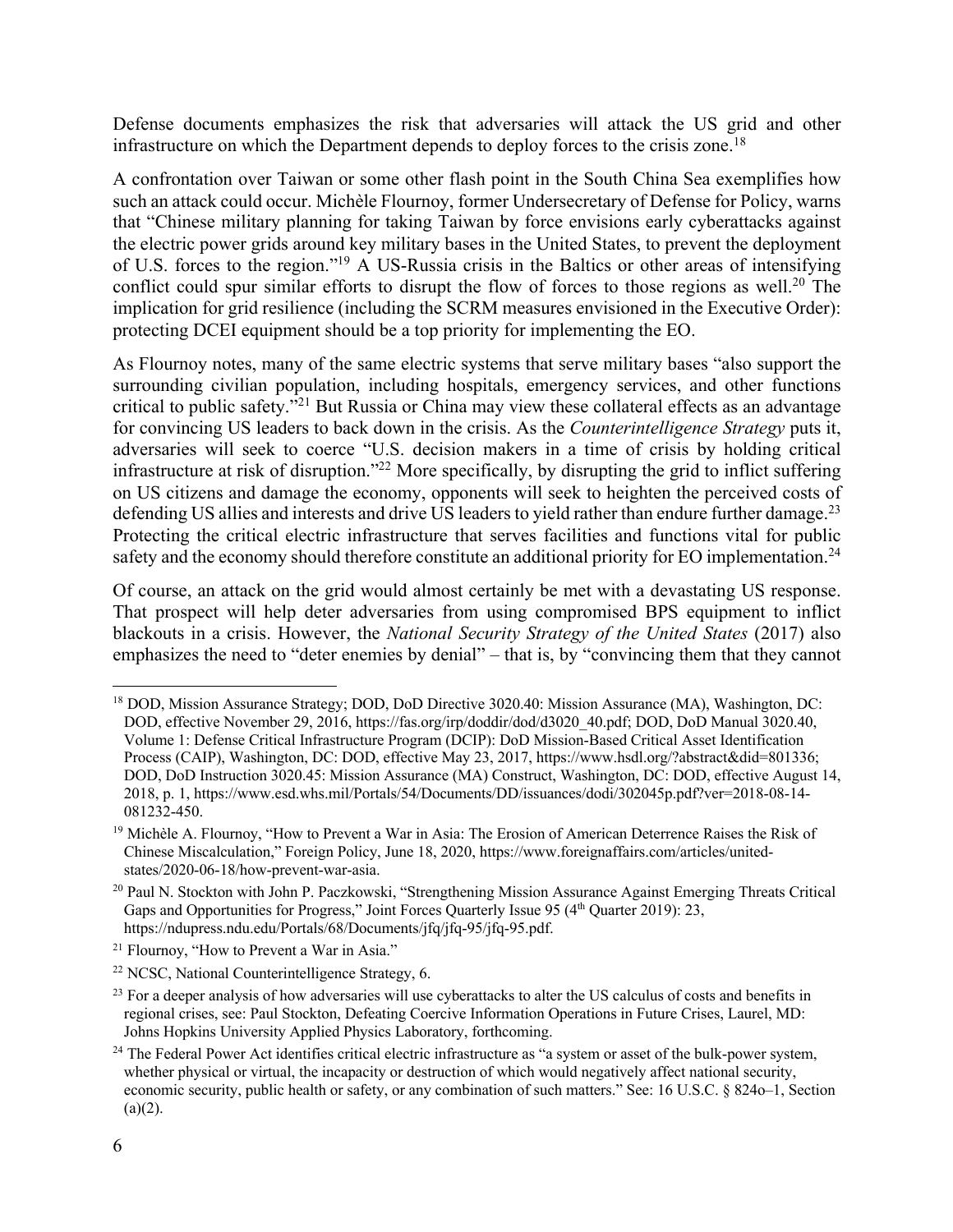accomplish their objectives through the use of force or other forms of aggression."<sup>25</sup> The Strategy notes that "a stronger and more resilient critical infrastructure will strengthen deterrence by creating doubt in our adversaries that they can achieve their objectives."26 Industry and government should implement the EO in ways explicitly designed to bolster deterrence by denial, and thereby reduce the likelihood of attacks on the grid.

Doing so will require countering threats to a wide array of critical BPS components. Many of these components have different supply chain vulnerabilities and will vary in terms of the malware or other compromises that adversaries will seek to insert. But all such equipment shares a common feature: if adversaries want to use it to coerce US behavior in a crisis, they will need to time their attacks accordingly (and perhaps also carefully target the outages they induce). That need, in turn, will likely require specialized measures to design, enable, and conduct supply chain-based attacks. Establishing a kill chain to better understand such threats could offer immense benefits for shaping EO execution and strengthening BPS resilience.

# **III. DEVELOPING A COMPROMISED EQUIPMENT KILL CHAIN**

Beginning in the 1990s, the US Air Force and other DOD components developed the "F2T2EA" kill chain to facilitate bombing campaigns and other kinetic operations. The sequential steps in this kill chain are: *finding* the target; *fixing* its location; *tracking* and observing it; *targeting* it with a suitable weapon; *engaging* the target (i.e., conducting the attack); and *assessing* the attack's effects.27 Researchers have since updated the F2T2EA kill chain to better understand how Russia or other adversaries might employ cyberattacks against the US. In 2011, Eric M. Hutchins, Michel J. Cloppert, and Rohan M. Amin published a pioneering study on the steps that such a kill chain would entail.<sup>28</sup> Michael J. Assante and Robert M. Lee subsequently built on that analysis to establish a specialized kill chain for cyberattacks on ICS in the power grid and other critical infrastructure systems. Now, leveraging insights from both those models, DOE and its public and private sector partners should develop a compromised equipment (CE) kill chain.

The benefits of doing so: once the specific steps in a kill chain have been identified, defenders can tailor countermeasures against them. The 2011 *Intelligence-Driven Computer Network Defense* study (which helped provide the basis for Lockheed Martin's Cyber Kill Chain<sup>TM</sup> model) proposed defensive courses of action for each step in the chain. Similarly, Assante and Lee use their ICS kill chain analysis to identify new opportunities for detection, remediation, and defense against threats

<sup>25</sup> Donald Trump, *National Security Strategy of the United States of America*, Washington, DC: The White House, December 2017, 28, https://www.whitehouse.gov/wp-content/uploads/2017/12/NSS-Final-12-18-2017-0905.pdf.

<sup>26</sup> Trump, *National Security Strategy*, 13. Other recent statements and strategies emphasize the importance of deterrence by denial. See, for example: US Department of State (DOS), *Recommendations to the President on Deterring Adversaries and Better Protecting the American People from Cyber Threats,* Washington, DC: DOS, May 31, 2018, 2, https://www.state.gov/documents/organization/282253.pdf; United States of America Cyberspace Solarium Commission, *Official Report*, Washington, DC: Cyberspace Solarium Commission, March 2020, 4, https://drive.google.com/file/d/1ryMCIL\_dZ30QyjFqFkkf10MxIXJGT4yv/view.

 $27$  For a detailed breakdown of these kill chain steps and their application to current Air Force doctrine for "dynamic" targeting," see: United States Air Force, *Dynamic Targeting and the Tasking Process*, Montgomery, AL: Curtis E. Lemay Center for Doctrine Development and Education, last updated March 15, 2019,

https://www.doctrine.af.mil/Portals/61/documents/Annex\_3-60/3-60-D17-Target-Dynamic-Task.pdf.

<sup>28</sup> Hutchins, Cloppert, and Amin, *Intelligence-Driven Computer Network Defense*, 4.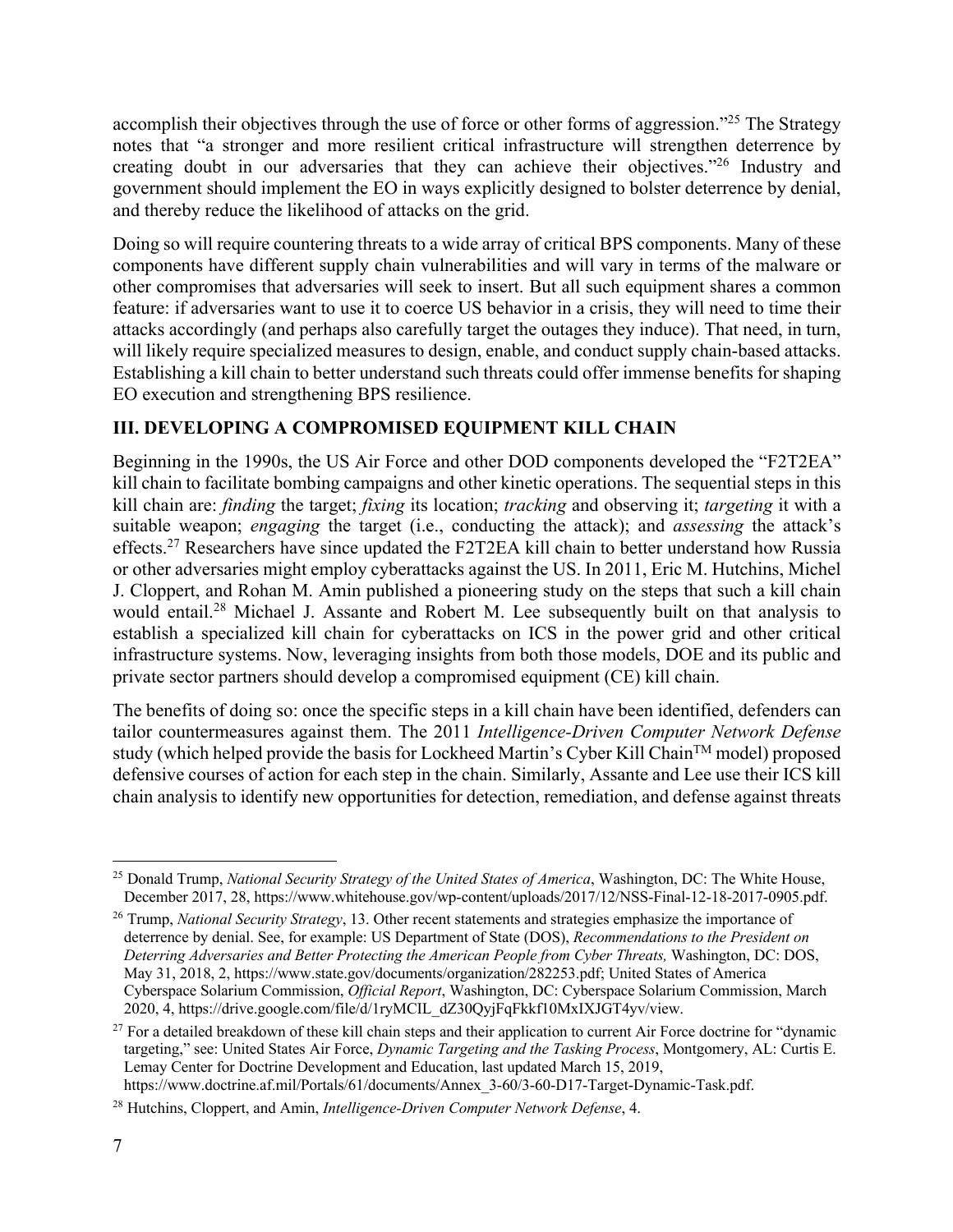to the grid and other infrastructure sectors, including "active defense" and incident response.<sup>29</sup> An industry-government partnership aimed at developing a CE kill chain could enable the design of new countermeasures as well.

A 2017 study by the Defense Science Board's Task Force on the Cyber Supply Chain provides a starting point to support that effort. Figure 1 depicts the basic steps in the study's kill chain for inserting malware or other compromises.<sup>30</sup>

| Intelligence<br>& Planning                                                                             | <b>Design</b><br>& Create                                                                                                                                                                                   | <b>Insert</b>                                                                                        | <b>Achieve</b><br><b>Effect</b>                                                      |
|--------------------------------------------------------------------------------------------------------|-------------------------------------------------------------------------------------------------------------------------------------------------------------------------------------------------------------|------------------------------------------------------------------------------------------------------|--------------------------------------------------------------------------------------|
| Gathering information<br>on target system and<br>suppliers to develop<br>supply chain attack<br>vector | Developing malicious<br>hardware or software<br>for insertion into target<br>supply chain<br>• May be done in an<br>attacker-owned<br>facility, or by an<br>insider in a<br>legitimate supplier<br>facility | Incorporating malicious<br>hardware or software<br>into target system<br>through its supply<br>chain | Actuating and operating<br>malicious hardware or<br>software to achieve an<br>effect |

Many of these same steps will likely apply to efforts to corrupt BPS equipment supply chains as well.

## *Exploiting the Adversary's CE Kill Chain: Command and Control as an Example*

Existing cyber and ICS kill chains provide a starting point to analyze US defensive options against compromised equipment-based attacks on the grid. Command and control and supporting communications links provide one such opportunity. Lockheed's cyber kill chain report notes that typically, compromised systems "must beacon outbound to an Internet controller server to establish a C2 channel," and thereby gives intruders "hands on the keyboard" access inside the target.<sup>31</sup> The ICS kill chain emphasizes the importance of C2 in the chain's "management and enablement" phase.<sup>32</sup> Assante and Lee identify a number of means by which adversaries might establish communications links to exercise these C2 functions and gain the "managed and enabled access" that will help attackers achieve their goals.<sup>33</sup>

Intuitively, we might expect attacks using compromised BPS equipment to have equivalent requirements for persistent C2 and supporting communications, especially if adversaries seek to

<sup>29</sup> Assante and Lee, The Industrial Control System Cyber Kill Chain, 20.

<sup>&</sup>lt;sup>30</sup> Defense Science Board (DSB), Task Force on Cyber Supply Chain, Washington, DC: Department of Defense (DOD), February 2017, 5, https://www.hsdl.org/?abstract&did=799509.

<sup>&</sup>lt;sup>31</sup> Hutchins, Cloppert, and Amin, Intelligence-Driven Computer Network Defense, 5.

<sup>&</sup>lt;sup>32</sup> Assante and Lee, The Industrial Control System Cyber Kill Chain, 5.

<sup>&</sup>lt;sup>33</sup> Assante and Lee, The Industrial Control System Cyber Kill Chain, 5. For an example of implanting equipment to create a communication bridge, see Stephen Hilt's PLCpwn demonstration, in which he embedded a wireless communication channel into a PLC chassis: Dale Peterson, "S4x14 Video: Stephen Hilt on PLCpwn," Digital Bond, February 3, 2014, https://dale-peterson.com/2014/02/03/s4x14-video-stephen-hilt-on-plcpwn/.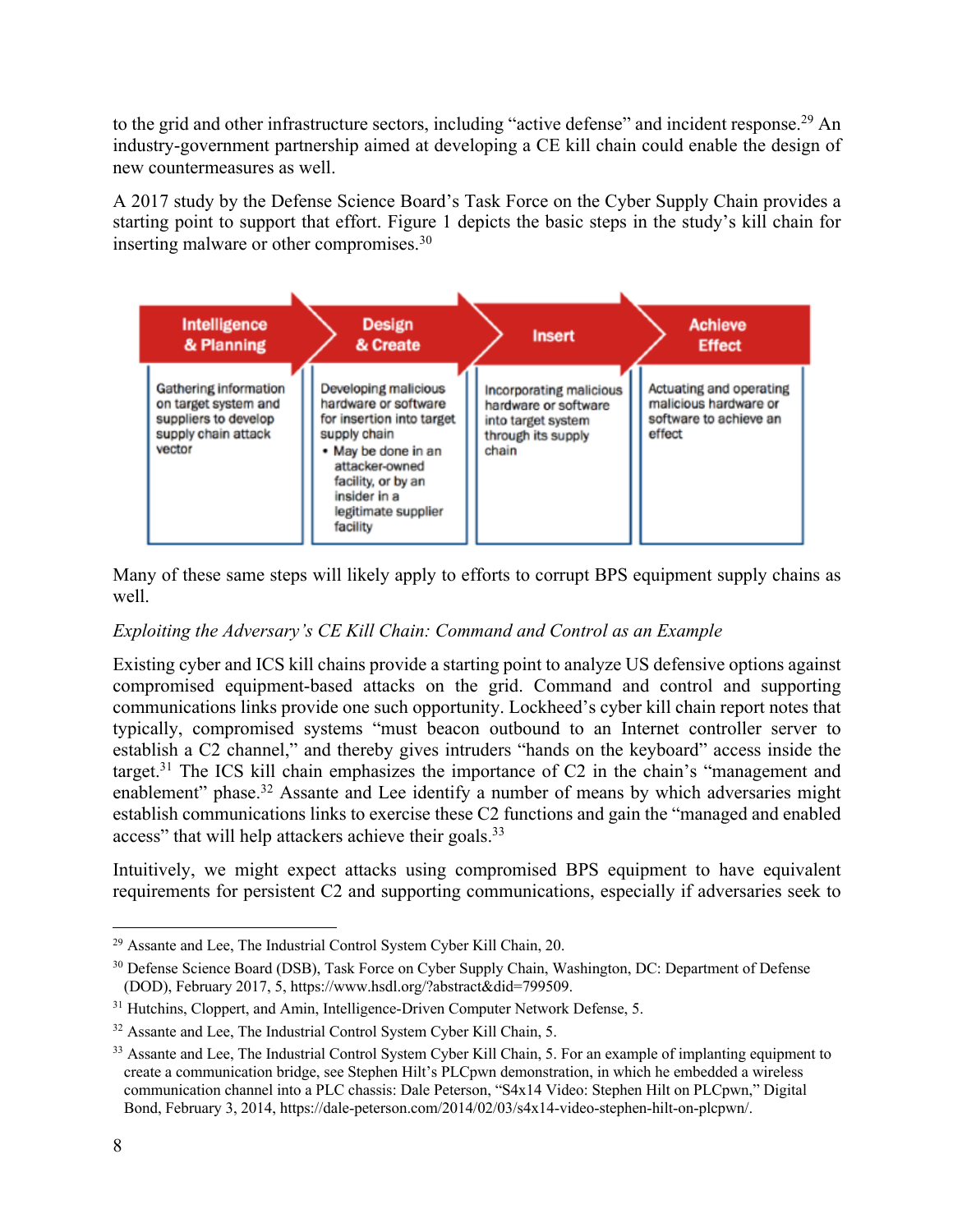time and target their attacks for leverage in a crisis. The most direct means for adversaries to establish and exploit such C2 links is to use the sensors and communications systems already embedded in grid components. Modern transformers have multiple digital devices and sensors, including digital "tap changers" that set voltage levels, cooling system gauges and controls, and other components.<sup>34</sup> Adversaries might seek to compromise such devices and use them to disable or mis-operate transformers along selected DCEI power corridors.

BPS entities are very much aware of these risks and are taking aggressive measures to reduce them. Power companies typically send "expert witnesses" to transformer manufacturing plants to monitor their production and extensively test tap changers and other devices to ensure their integrity before installing the transformers on the grid.35 Such efforts are essential for disrupting a key stage in the adversary's CE kill chain: inserting compromised digital controls and communications links to them.

Other steps in the kill chain provide additional defensive opportunities. For example, as opponents seek to maintain persistent C2 over compromised devices, and (ultimately) use this equipment to conduct attacks, such activities may entail communications and other anomalous behavior distinct from normal device operations. Such operations could open up a range of opportunities to detect compromised BPS equipment and defeat adversary attacks. The National Institute of Standards and Technology (NIST) and its industry partners have already developed voluntary technical approaches to detect anomalous behavior in industrial control systems, including adversary efforts to exploit the growing (and dangerous) opportunities for remote access of those devices.<sup>36</sup> Network and agent-based strategies for behavioral anomaly detection could offer especially promising applications to detect and counter C2 operations necessary for attacks using compromised equipment.<sup>37</sup> Many commercial network products for ICS security already provide anomaly detection functions and provide a head start for CE-related applications.<sup>38</sup>

<sup>38</sup> Such commercial products include Nozomi Networks, Flowmon Networks, CyberX, and Symantec's Anomaly Detection for ICS. See, for example: Edgard Capdevielle, "ICS Anomaly Detection: Finding the Right Needle in the Relevant Electric Haystack," ICS Cyber Security Conference, November 8, 2017, https://www.icscybersecurityconference.com/ics-anomaly-detection-finding-right-needle-relevant-electrichaystack/; "ICS/SCADA Monitoring and Anomaly Detection," Flowmon Networks, May 24, 2019, https://www.flowmon.com/en/blog/ics-scada-monitoring-and-anomaly-detection; "BAD to the Bone — NIST, LOTL, and IoT/ICS Behavioral Anomaly Detection (BAD)," CyberX, May 8, 2020, https://cyberxlabs.com/blog/bad-to-the-bone-nist-lotl-and-iot-ot-behavioral-anomaly-detection-bad/. For a survey of these products, see: Carl M. Hurd and Michael V. McCarthy, *A Survey of Security Tools for the Industrial Control System Environment*, Idaho Falls, ID: June 12, 2017, https://www.osti.gov/biblio/1376870.

<sup>&</sup>lt;sup>34</sup> Richard Harada and Edgar Sotter, "Real-Time Remote Monitoring of Sites and Assets – Part II," EE Online, August 2018, https://electricenergyonline.com/energy/magazine/1144/article/Real-Time-Remote-Monitoring-of-Sites-and-Assets-Part-II.htm.

<sup>35</sup> Blake Sobczak and Peter Behr, "China and America's 400-ton electric albatross," E&E News, April 25, 2019, https://www.eenews.net/stories/1060216451/.

<sup>36</sup> James McCarthy et al., *Securing Manufacturing Industrial Control Systems: Behavioral Anomaly Detection*, Gaithersburg, MD: National Institute of Standards and Technology (NIST), November 2018, 1-3, https://www.nccoe.nist.gov/sites/default/files/library/mf-ics-nistir-8219.pdf.

<sup>37</sup> McCarthy et al., *Behavioral Anomaly Detection*, 14-16; Cheng Feng, Tingting Li, and Deeph Chana, "Multi-level Anomaly Detection in Industrial Control Systems via Package Signatures and LSTM Networks," *2017 47th Annual IEEE/IFIP International Conference on Dependable Systems and Networks (DSN)*, Denver, CO, 2017, 261-272, https://ieeexplore.ieee.org/document/8023128.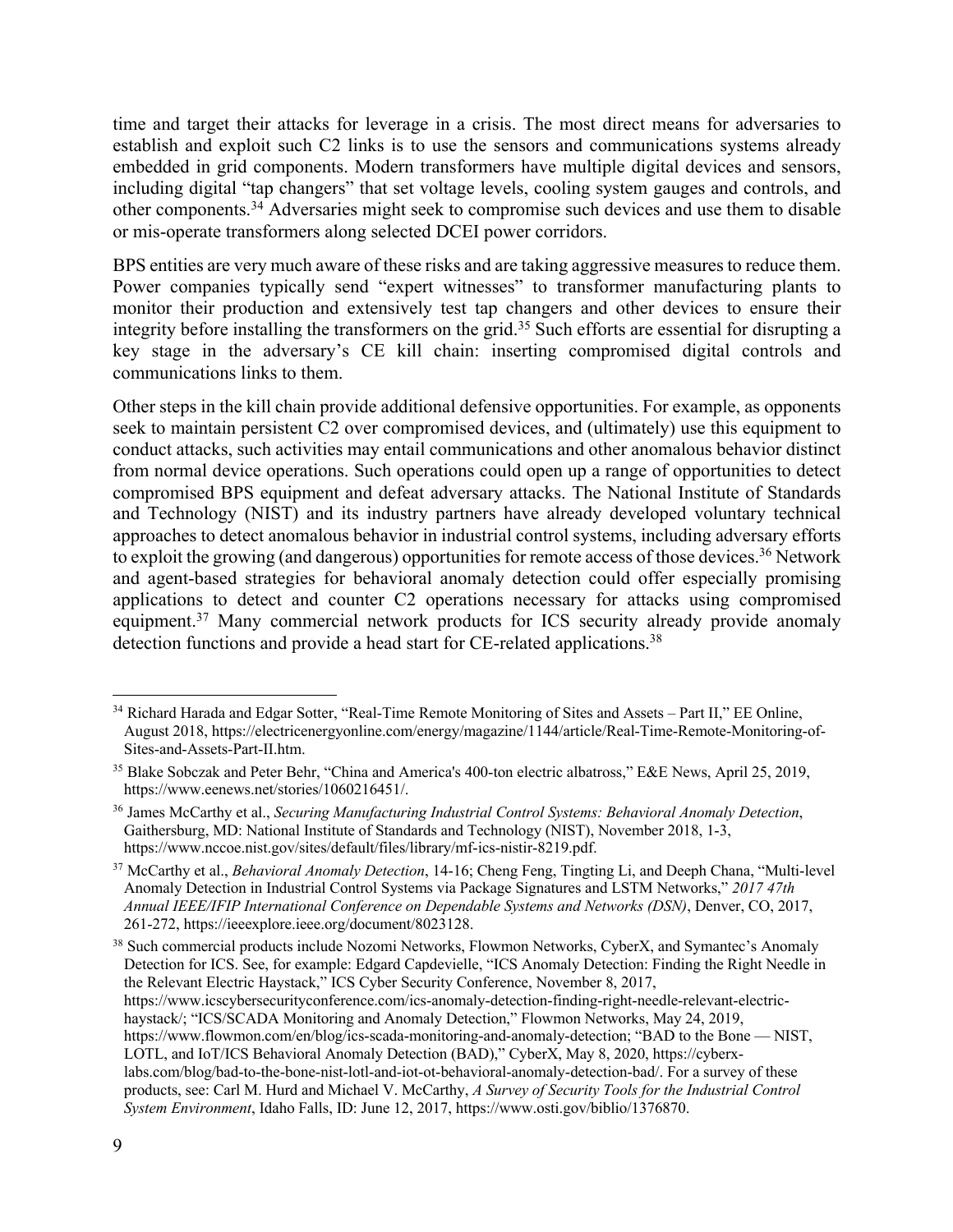However, grid modernization is creating new options for adversary exploitation and greatly increase the scale and complexity of US requirements to counter them. Transformers are only one of many types of BPS equipment that have embedded sensors and two-way communications links.<sup>39</sup> These trends in digital substation automation and in the deployment of increasingly sophisticated protection, monitoring, and control systems are improving the efficiency of grid operations.40 With the growing importance of distributed energy resources and variable power generation in all three US interconnections, the deployment of additional digital control devices and networks to link them will accelerate. 41

Moreover, we should expect adversaries to seek to evade detection and minimize or avoid creating the anomalous signatures that could alert defenders to the presence or impending use of corrupted BPS products. The use of insider threats offers a prime means to do so. If adversaries can place personnel inside a BPS entity, those personnel may be able to insert and/or covertly trigger an attack using compromised equipment. Power companies have increasingly stringent programs to counter insider threats. Those initiatives will be essential to counter supply chain-based attacks, as well as intentional mis-operation of the grid and other threat vectors that insiders can employ.

Another possible adversary countermove would be to develop technologically sophisticated means of triggering attacks without detectable C2 communications. ComEd's 2019 Operation Power Play exercise featured one such option. In that exercise scenario, the attack occurred in the aftermath of devastating storms, with latent malware activating as internet outages disrupted connections to command and control servers.42 Other options for triggering attacks based on grid conditions may exist as well, including some that may be more suitable for the timing requirements entailed in crisis operations.

Finally, and especially concerning, adversaries may seek to leapfrog steps in the kill chain by exploiting "latent vulnerabilities" that exist in BPS networks and other equipment, versus compromises that they insert. The Defense Science Board study notes that many DOD systems rely on commercial off the shelf (COTS) software and other components that may have vulnerabilities known to the attacker. These vulnerabilities can provide adversaries with a short cut to disrupt US systems.43 The same may be true of BPS industrial control systems and other assets. The advantage of exploiting such latent vulnerabilities: rather than go through the multiple kill chain steps necessary to do design and insert compromises, adversaries can attack the grid by exploiting points of attack already embedded in the bulk power system.

<sup>39</sup> John McDonlald, "Substation Automation Basics - The Next Generation," EE Online, June 2007, https://electricenergyonline.com/energy/magazine/321/article/Substation-Automation-Basics-The-Next-Generation.htm.

<sup>40</sup> "Grid Modernization and the Smart Grid," DOE, n.d., https://www.energy.gov/oe/activities/technologydevelopment/grid-modernization-and-smart-grid; McDonlald, "Substation Automation Basics.

<sup>41</sup> DOE, *Grid Modernization Multi-Year Program Plan*, November 2015, https://gmlc.doe.gov/sites/default/files/documents/Grid%20Mod%20Multi-year%20Program%20Plan%20- %20DRAFT.pdf; Clarion Energy Content Directors, "Digital substation initiative launched to modernize power grid infrastructure," Power Grid International, June 29, 2020, http://power-grid.com/2020/06/29/digital-substationinitiative-launched-to-modernize-power-grid-infrastructure/.

<sup>42</sup> "Operation Power Play," Argonne National Laboratory, n.d., https://www.anl.gov/sss/operation-power-play.

<sup>43</sup> DSB, *Task Force on Cyber Supply Chain*, 8-9.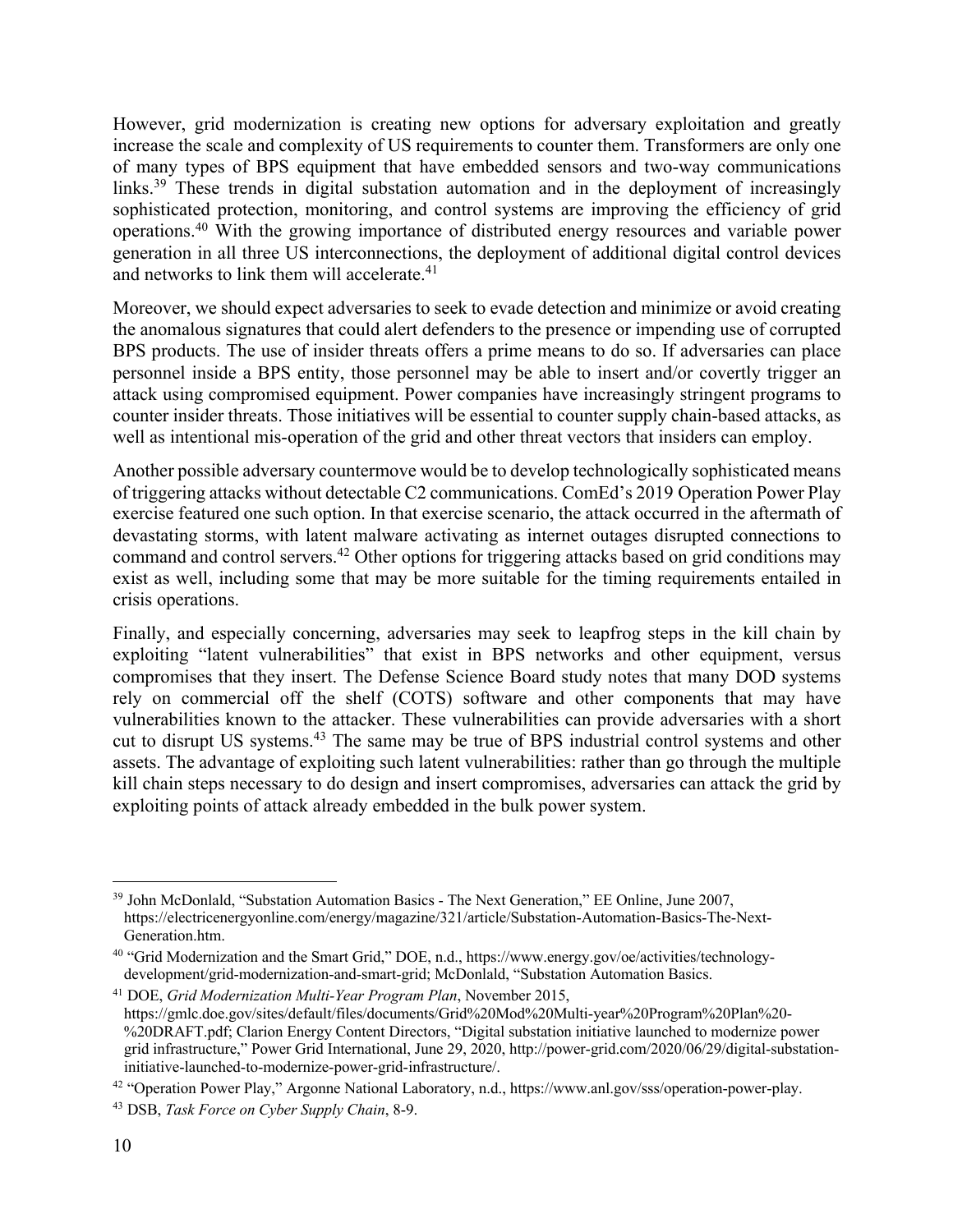However, not all BPS equipment is at equal risk of containing COTS software with exploitable vulnerabilities. Transformers will present very different risk profiles than industrial control systems, safety instrumented systems, or other BPS equipment specified by the EO.<sup>44</sup> Adversary kill chains and opportunities for the US to exploit them will vary by equipment type. While developing a basic CE kill chain constitutes an essential step forward for EO implementation, more nuanced, equipment-specific versions will also be necessary to support the development of costeffective countermeasures.

## *Creating a Multi-Step Kill Chain Strategy*

The example of C2-based countermeasures illuminates a broader requirement for EO implementation: rather than seeking to exploit one or two steps in the adversary's CE kill chain, the US needs to examine all such steps and selectively develop and implement the most costeffective countermeasures for BPS defense. A comprehensive EO implementation strategy will also need to account for the risks posed by latent vulnerabilities.

MITRE's ATT&CK program can provide invaluable support for anticipating all such potential means of attack. That program provides an extensive, continuously updated database and model of cyber adversary behavior.45 Such data will be vital to keep pace with adversary efforts to tailor their tactics, techniques, and procedures (TTPs) to exploit the specialized opportunities for supply chain-based attacks, including in ways very different from those associated with Black Energy, HAVEX, or other cyberattacks on foreign critical infrastructure.<sup>46</sup>

Another way to develop and implement a comprehensive, multi-step kill chain strategy is to draw lessons learned from DOE's Freeze Frame program. That program was structured to identify the steps that specific nations would need to take to acquire nuclear weapons, within the nuclear fuel cycle (to provide weapons-grade material) and in the weapons design, development, and production process.47 Especially valuable, Freeze Frame provided a way to focus intelligence gathering and integrated threat reporting. Supply chain threats to the BPS pose entirely different challenges than nuclear proliferation. Nevertheless, Freeze Frame provides a model for analytic integration that could help inform the development of a comprehensive CE kill chain and anticipate adversary initiatives.

An additional model to leverage is the Consequence-driven Cyber-informed Engineering (CCE) Kill Chain. This methodology focuses on understanding adversary requirements to create major

<sup>45</sup> Blake E. Strom et al., *MITRE ATT&CK™: Design and Philosophy*, McLean, VA: MITRE, July 2018, https://www.mitre.org/sites/default/files/publications/pr-18-0944-11-mitre-attack-design-and-philosophy.pdf; "ATT&CK® for Industrial Control Systems," MITRE, last edited June 3, 2020, https://collaborate.mitre.org/attackics/index.php/Main\_Page; Otis Alexander, Misha Belisle, and Jacob Steele, *MITRE ATT&CK® for Industrial Control Systems: Design and Philosophy*, McLean, VA: MITRE, March 2020, https://collaborate.mitre.org/attackics/img\_auth.php/3/37/ATT%26CK\_for\_ICS - Philosophy\_Paper.pdf.

<sup>44</sup> White House, *Executive Order on Securing the United States Bulk-Power System*, Section 4(b).

<sup>46</sup> "The Evolution of Cyber Attacks on Electric Operations," Dragos, Inc., July 30, 2019, https://www.dragos.com/blog/industry-news/the-evolution-of-cyber-attacks-on-electric-operations/.

<sup>47</sup> DOE, *Nuclear Fuel Cycle and Weapons Development Process*, Richland, WA: Pacific Northwest National Laboratory, January 2009, http://plaza.ufl.edu/sjoden/ENU4930/Week2/Non-Prolif-FreezeFrame2009.pdf. For the application of the Freeze Frame methodology to Iran, see: Thomas E. Shea, *Assuring Effective IAEA Verification of the Iran – P5+1 Agreement*, Washington, DC: Search for Common Ground, July 2015, https://www.sfcg.org/wp-content/uploads/2015/07/Shea\_Paper\_Final-3.pdf.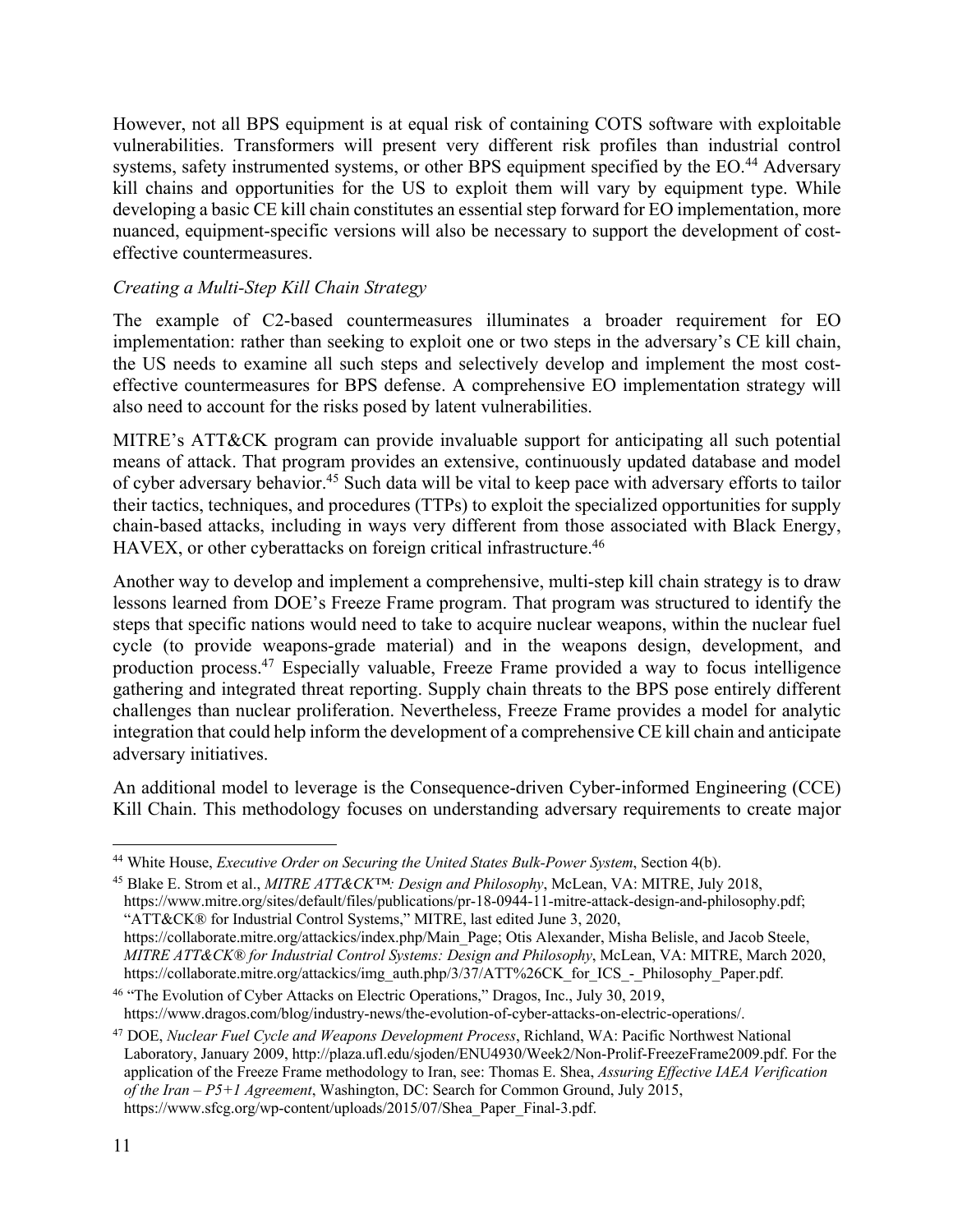blackouts or achieve other high consequence events.48 In particular, the CCE Kill Chain clarifies how adversaries can target vendors and subcontractors through supply chain or human recruitment tactics in conjunction with a cyber campaign.<sup>49</sup> Such adversaries may insert corrupt components or software several layers into the supply chain. Opponents may also seek to co-opt insiders or have their own agents apply for critical positions at the target organization, or at one of their subcontractors or vendors. Drawing on the CCE Kill Chain's methodology for assessing (and ultimately, countering) such risks could help kick-start the development of a kill chain focused on EO implementation.

DOE's Office of Intelligence and Counterintelligence (IN) can also provide crucial support for developing a comprehensive kill chain strategy. IN and the broader US intelligence community should reinforce their existing capabilities to identify and assess potential supply chain threats to BPS equipment. They should ensure that the priority attached to intelligence collection on such threats reflects the President's determination that "the unrestricted foreign supply of bulk-power system electric equipment constitutes an unusual and extraordinary threat" to US security.<sup>50</sup> As will be discussed in the final section of this report, IN and the IC should also securely share their findings with cleared BPS and vendor personnel to help provide a foundation for collaborative EO implementation.

Not all potential US exploits of the adversary's CE kill chain will be equally valuable for BPS defense. Efficient and effective implementation of the EO will require both the identification of the steps in that kill chain and a careful analysis of the costs and benefits of US measures to disrupt them. Technologically exquisite but expensive countermeasures may offer fewer benefits than more straightforward approaches – including measures to prevent the insertion of compromised equipment by scrutinizing equipment producers and their subcontractors for foreign influence, which Section IV will highlight. The US might also prioritize efforts that deprive adversaries of their most promising, high-impact targets for equipment compromise and drive them down to pursue more difficult and less cost-effective options.

Of course, foreign adversaries will attempt to anticipate US countermeasures and optimization strategies and shift their supply chain corruption efforts accordingly. The US should complicate their efforts to do so by securing sensitive SCRM plans defensive initiatives. US officials should also explore opportunities for feints and deception. Keeping adversaries guessing as to whether their equipment comprises would actually function as intended in a crisis, and not publicizing all US defensive efforts and accomplishments, could help raise adversary doubts as to whether they could achieve their goals in attacking the grid.

### *Beyond the Kill Chain: Emergency Operations to Limit Grid Disruptions*

The final step in kill chains is typically that of triggering malicious software or hardware to launch an attack. However, once attacks are underway, significant opportunities will exist to limit their

<sup>48</sup> Stacey Cook and Sarah G. Freeman, *CCE Phase 3: Consequence-based Targeting*, Idaho Falls, ID: INL, May 5, 2020, 2, https://www.osti.gov/biblio/1617456.

<sup>&</sup>lt;sup>49</sup> The 2014 HAVEX campaign exemplifies such TTPs. During this campaign, the adversary intercepted and altered update packages for ICS and auxiliary equipment. This effort directly targeted its victims' operations by piggybacking on the update process for non-internet facing and air-gapped machines. See: Cook and Freeman, , *CCE Phase 3: Consequence-based Targeting*, 2.

<sup>50</sup> White House, *Executive Order on Securing the United States Bulk-Power System*.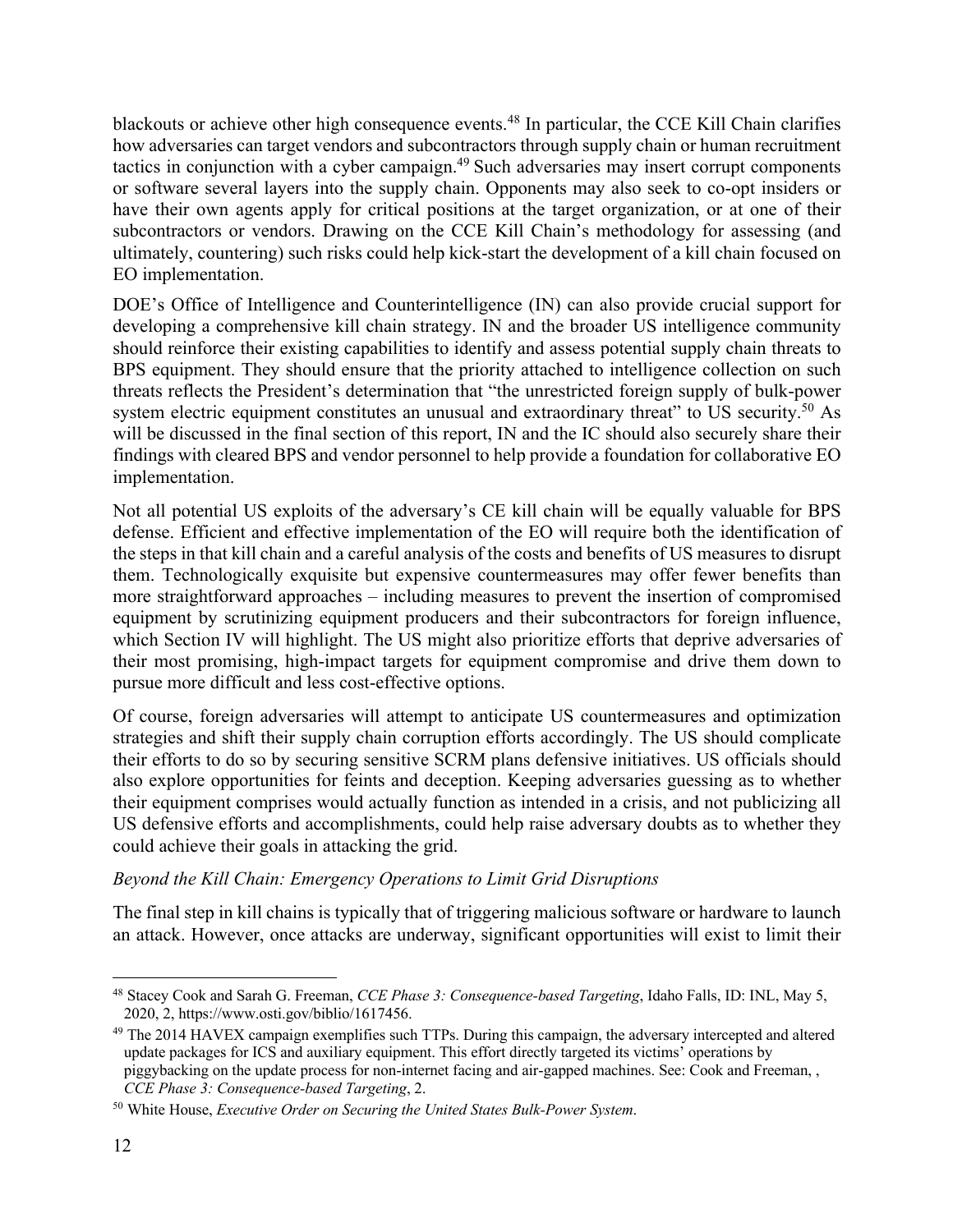effects. BPS entities already have robust, well-exercised capabilities to protect and restore reliable electric service if cyberattacks occur. As these organizations partner with DOE to implement the EO, they should explore how they might apply these emergency plans and capabilities to defeat supply chain-based attacks and prevent adversaries from disrupting DCEI and achieving the other goals they seek.

Many of the emergency operations that BPS entities are prepared to conduct under their own authorities will be useful against multiple threat vectors. For example, plans for load shedding to protect system reliability can limit the disruptive effects of CE-based attacks, as well as the impacts of other manmade and natural hazards. DOE also has existing authorities that they could apply once attacks are underway. In particular, if attacks trigger the presidential declaration of a grid security emergency (GSE), the Secretary of Energy can issue GSE orders to BPS entities to protect and restore grid reliability.<sup>51</sup> DOE and industry are already developing and exercising "template" GSE orders for the prioritized restoration of power to critical facilities.<sup>52</sup> These partners should explore whether and how they might create specialized GSE orders to reduce the impact of supply chain-based attacks.

Post-attack plans and capabilities can also build on existing industry programs to provide and transport spare equipment. The SpareConnect program, for example, provides a formal mechanism for utilities to share transformers and related equipment in emergencies.<sup>53</sup> Industry has also established plans and coordination mechanisms for the transportation of replacement equipment. The electricity subsector established the Transformer Transportation Working Group (TTWG) to help the power companies and their partners develop plans and improve capabilities to move Large Power Transformers (LPTs) in an emergency.<sup>54</sup> As intelligence analysis and consequence-based risk assessments help identify especially critical BPS equipment beyond transformers, industry should consider expanding the scope of its spare equipment inventories and distribution plans, ideally in coordination with vendors. The partners will also need to counter the (very likely) possibility that adversaries will seek to compromise both stored spares and in-place equipment.

## **IV. DEFENSE IN DEPTH AGAINST THE INSERTION OF COMPROMISED EQUIPMENT**

As EO implementation goes forward, industry and DOE should follow two very different and mutually supportive approaches to counter the insertion step in adversary CE kill chains. The first approach lies in ensuring that critical BPS equipment is not "designed, developed, manufactured, or supplied, by persons owned by, controlled by, or subject to the jurisdiction or direction of a

 $51$  16 U.S.C. § 824o–1, Section (a)(7)(A) and Section (b). For an analysis of how the Secretary might employ GSE orders to protect and restore grid reliability, and the prerequisites for doing so, see: Paul Stockton, *Resilience for Grid Security* Emergencies*: Opportunities for Industry-Government Collaboration*, Laurel, MD: John Hopkins University Applied Physics Laboratory (JHU-APL), 2018,

https://www.jhuapl.edu/Content/documents/ResilienceforGridSecurityEmergencies.pdf.

<sup>52</sup> NERC, *GridEx V: Lessons Learned Report*, Atlanta, GA: NERC, March 2020, 3, https://www.nerc.com/pa/CI/CIPOutreach/GridEX/TLP%20WHITE%20GridEx%20V%20Lessons%20Learned% 20MAR20.pdf.

<sup>53</sup> "About," SpareConnect, n.d., http://spareconnect.org/about/.

<sup>54</sup> DOE, *Strategic Transformer Reserve: Report to Congress*, Washington, DC: DOE, March 2017, 12, https://energy.gov/sites/prod/files/2017/04/f34/Strategic%20Transformer%20Reserve%20Report%20- %20FINAL.pdf.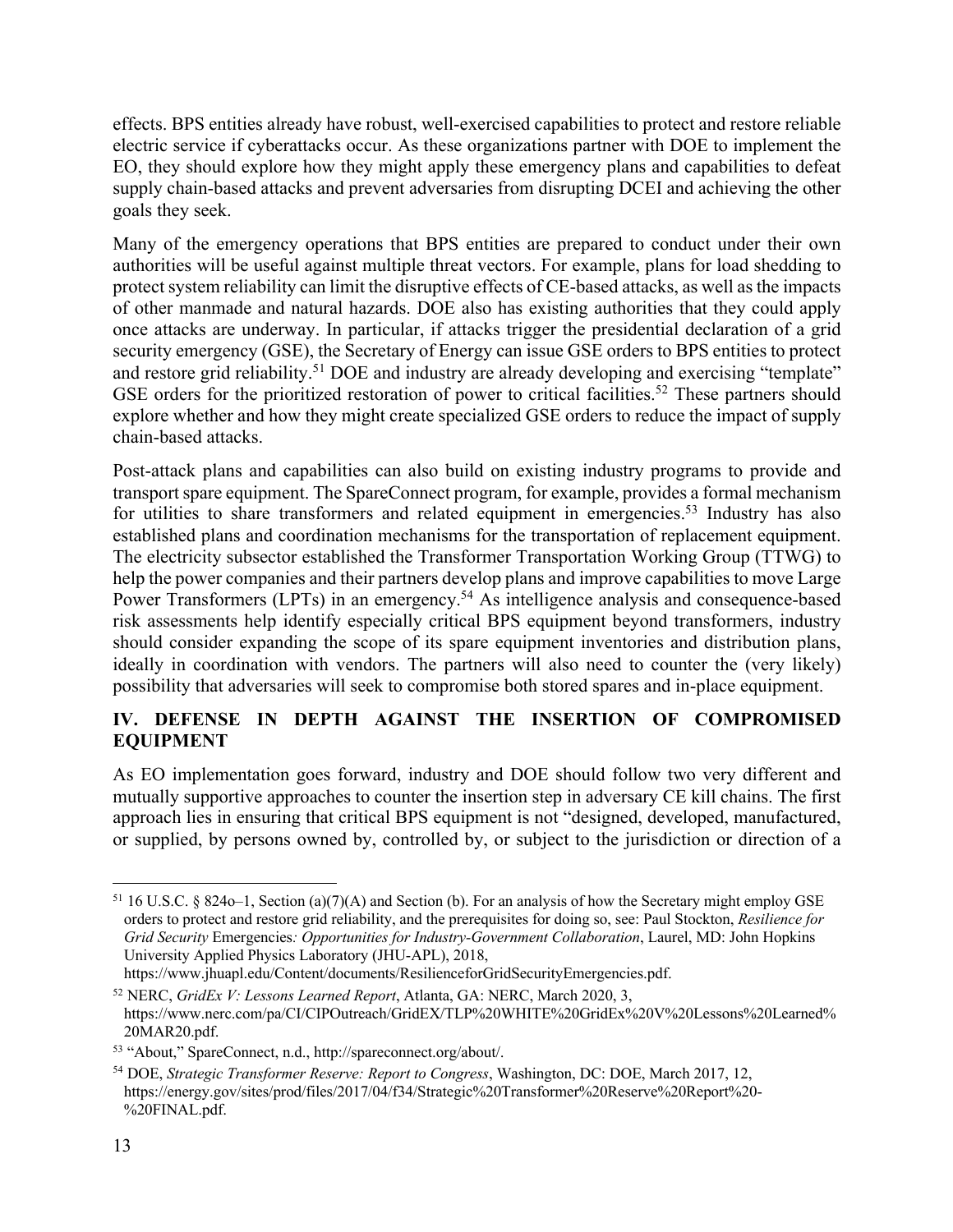foreign adversary."55 BPS entities are already using mandatory standards and voluntary frameworks and best practices to help achieve this goal, thereby reducing the risks of supply chain corruption.

Adversaries will almost certainly seek to evade such efforts by covertly penetrating subcontractors or taking other measures to defeat industry-government oversight of the processes by which equipment is produced. To supplement these process-oriented SCRM initiatives, it will be necessary to not only continually strengthen them, but also to adopt a second approach: testing and evaluation of equipment that poses the greatest potential risks to BPS reliability. DOE and industry should systematically integrate and guide the expansion of both sets of initiatives in implementing the EO.

#### *Scrutinizing Vendors and Strengthening SCRM Processes*

NERC has established (and FERC has approved) a series of mandatory standards to reduce BPS supply chain risks. CIP-013-1 (Cyber Security – Supply Chain Risk Management), CIP-005-6 (Cyber Security – Electronic Security Perimeter(s)) and CIP-010-3 (Cyber Security – Configuration Change Management and Vulnerability Assessments).<sup>56</sup> Especially significant for achieving the EO's goals, CIP-013-1 is designed to "mitigate cyber security risks to the reliable operation of the Bulk Electric System (BES) by implementing security controls for supply chain risk management of BES Cyber Systems."57

NERC has also issued industry-wide alerts in 2017, 2019, and 2020 on "Supply Chain Risk."58 While these alerts are not publicly available, NERC CEO Jim Robb spoke about the 2019 alert, which sought to identify Chinese equipment in BPS systems and associated mitigation strategies for potential supply chain risks.<sup>59</sup> In addition, NERC has extensive and growing supply chain risk mitigation programs, including a working group for supply chain issues.<sup>60</sup> All of these initiatives and collaborative relationships are of foundational importance for implementing the EO.

To supplement NERC's mandatory standards, the electric industry is also advancing voluntary SCRM initiatives. The NATF is already playing a key role in coordinating supply chain cybersecurity initiatives for electric industry organizations, vendors, and third-party assessors, and could serve in a coordination role for EO implementation. Working beyond its membership, NATF has created the Industry Organizations Team for cross-industry, cross-sector (gas), and crossborder (Canada) collaboration.<sup>61</sup> As part of that effort and in partnership with additional industry

<sup>55</sup> White House, *Executive Order on Securing the United States Bulk-Power System*, Section 1(a)(i).

<sup>56</sup> Federal Energy Regulatory Commission (FERC), *Supply Chain Risk Management Reliability Standards* (Docket No. RM17-13-000), Federal Register Vol. 83, No. 208 (October 26, 2018): 53,992.

<sup>57</sup> North American Electric Reliability Corporation, *CIP-013-1 – Cyber Security – Supply Chain Risk Management*, July 2017, 3, https://www.nerc.com/pa/Stand/Reliability%20Standards/CIP-013-1.pdf.

<sup>58</sup> "Alerts," NERC, accessed July 30, 2020, https://www.nerc.com/pa/rrm/bpsa/Pages/Alerts.aspx.

<sup>59</sup> Molly Christian, "NERC to ask utilities to inventory reliance on Chinese technology," S&P Global, July 12, 2019, https://www.spglobal.com/marketintelligence/en/news-insights/trending/peha\_2jR2jCRPAdm2DIX-w2.

<sup>60</sup> "Supply Chain Risk Mitigation Program," NERC, n.d., https://www.nerc.com/pa/comp/Pages/Supply-Chain-Risk-Mitigation-Program.aspx; "Supply Chain Working Group (SCWG)," NERC, https://www.nerc.com/comm/CIPC/Pages/SCWG.aspx.

<sup>61</sup> North American Transmission Forum (NATF), *North American Transmission Forum External Newsletter*, Washington, DC: NATF, April 2020, 4, https://www.natf.net/docs/natf/documents/newsletters/natf-externalnewsletter---april-2020.pdf.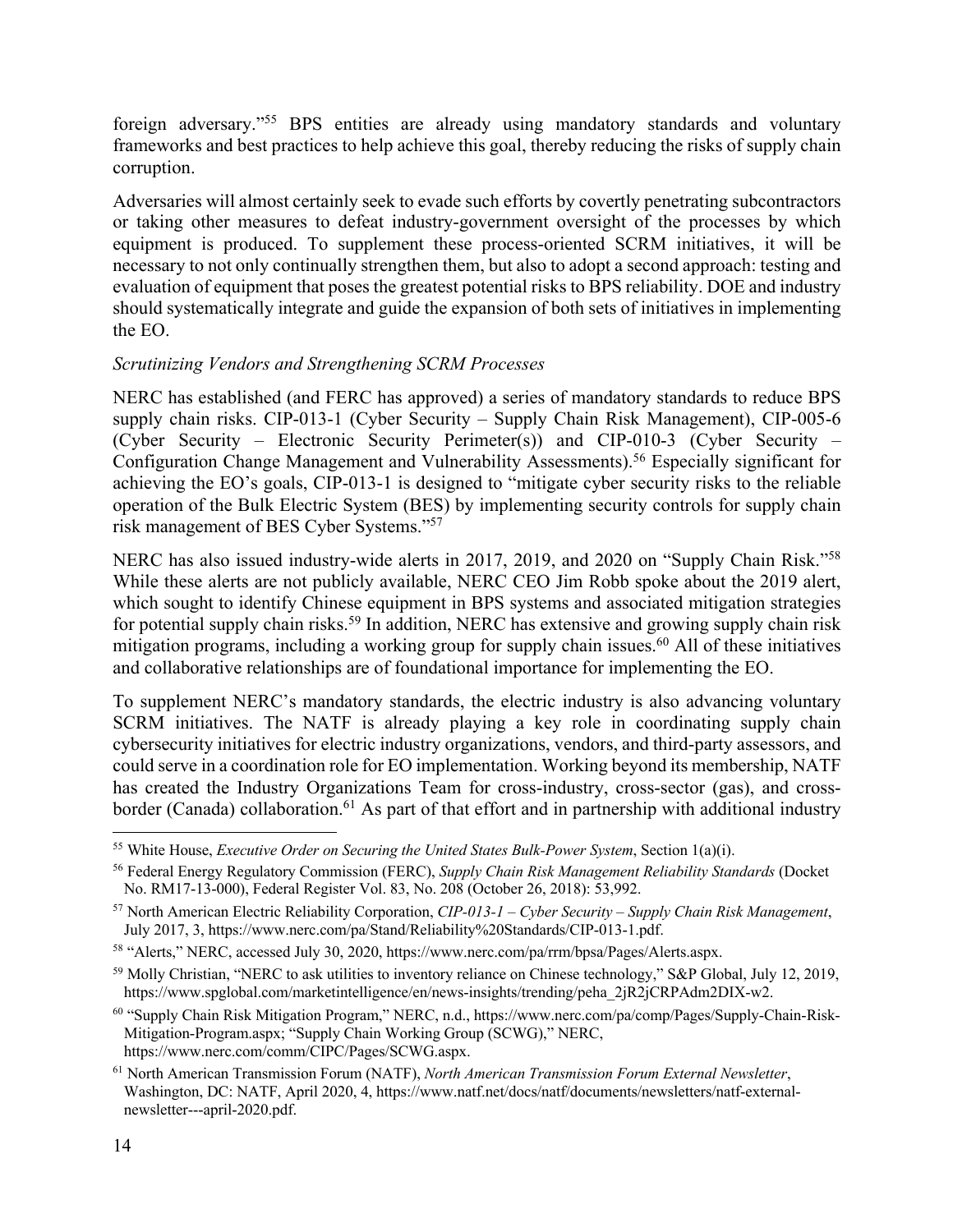organizations, NATF members and the Industry Organizations Team have developed the *Supplier Cyber Security Assessment Model,* the *NATF Cyber Security Criteria for Suppliers,* and the *Energy Sector Supply Chain Risk Questionnaire.*<sup>62</sup> The model, criteria, and questionnaire aim to create a streamlined and industry-accepted approach to obtain verified critical information for evaluating suppliers' cybersecurity practices and conducting risk assessments.<sup>63</sup> The NATF's risk assessment initiatives are the most mature in the electric industry to date and provide a critical foundation for future supplier assessment efforts. NATF, with its Industry Organization Team, is uniquely positioned to rapidly advance solutions by recognizing and uniting accomplishments from all industry organizations, suppliers, third-party assessors, and vendors providing solutions for industry, government agencies, and regulators.

Other industry and government organizations are facilitating voluntary SCRM efforts as well. Especially important, NIST and its industry partners have developed a Cyber Supply Chain Risk Management program, which supports its users in "identifying, assessing, and mitigating the risks associated with the distributed and interconnected nature of IT/OT product and service supply chains."64 The program covers a system's entire life cycle (including design, development, distribution, deployment, acquisition, maintenance, and destruction) as supply chain threats and vulnerabilities may intentionally or unintentionally compromise products and services, including those employed in the BPS.<sup>65</sup>

### *Testing and Evaluation*

In addition to better monitoring subcontractors and making other SCRM process-oriented improvements, it will be necessary to test and evaluate products that are critical to grid reliability. T&E programs can help mitigate the risk that adversaries will be able to maneuver around processoriented supply chain standards and enforcement measures. Adversaries will no doubt seek to do so. NERC warns that:

Certain vendors can introduce their goods into locations of strategic interest through insurmountable competitiveness on cost likely subsidized by the host vendor's host nation. Deliberately opaque and convoluted networks of largely unknown resellers and brokers with bids deliberately crafted to exploit the acquisition rules of the target customer are sometimes used to mask these activities. For power system and telecommunications facilities, turnkey engineering-procurement-construction management contracts are an enduring risk throughout the entire lifecycle of the infrastructure, increasing exposure to the threat. In the most extreme cases, simply acquiring the target organization or a connected entity is a feasible option for the most well-resourced adversaries. While legal and regulatory controls in the United States and Canada may prevent direct use of this

<sup>62</sup> "Supply Chain Cyber Security Industry Coordination," North American Transmission Forum NATF, n.d., https://www.natf.net/industry-initiatives/supply-chain-industry-coordination.

<sup>63</sup> NATF, *Supplier Cyber Security Assessment Model*, Charlotte, NC: NATF, January 31, 2020, 5,

https://www.natf.net/docs/natf/documents/resources/supply-chain/supplier-cyber-security-assessment-model.pdf.

<sup>64</sup> "Cyber Supply Chain Risk Management," NIST, last updated June 22, 2020, https://csrc.nist.gov/projects/cybersupply-chain-risk-management.

<sup>65</sup> "Cyber Supply Chain Risk Management," NIST.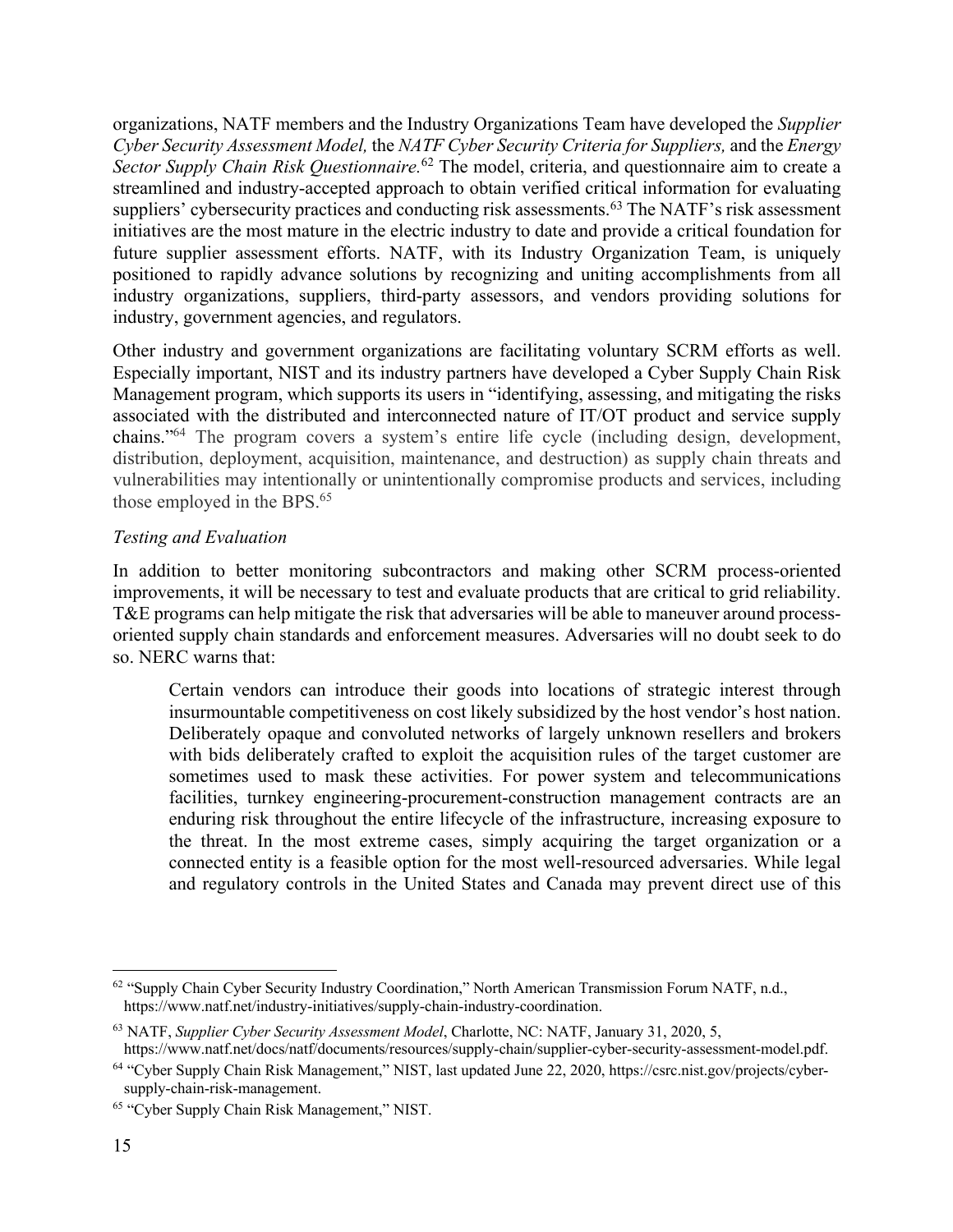tactic, these defenses would not necessarily preclude the adversary from locking down strategic portions of a broader value chain.<sup>66</sup>

We should also expect adversaries to exploit simplistic, "Buy American" strategies to defend the grid. This is especially true with regard to identifying pre-approved vendors. The EO states that the Secretary of Energy may "establish and publish criteria for recognizing particular equipment and particular vendors in the bulk-power system market as pre-qualified" for purchase by BPS entities.67 Establishing such criteria and listing approved equipment could significantly assist BPS procurement activities. However, as DOE does so, it will be vital to account for the risk of insider threats and other TTPs for the insertion of compromises in such pre-approved equipment, even if SCRM process controls are in place to ensure that no subcomponents are produced by vendors on the territory of (or influenced by) foreign adversaries. Grid defense will also require sustained focus on the risk that adversaries will exploit latent vulnerabilities in grid software and systems, even when that software is sold by US vendors.

Programs to test and evaluate critical BPS equipment can back-stop process-oriented SCRM improvements and complicate adversary efforts to prepare for attacks on the grid. The CyTRICS program is the most significant DOE-sponsored initiative currently underway to develop such T&E capabilities. Alexander Gates, Senior Advisor in DOE's Office of Policy for Cybersecurity, Energy Security, and Emergency Response (CESER) testified to Congress that CyTRICS provides "a central capability for the DOE's efforts to increase energy sector cybersecurity and reliability through the testing and enumeration of critical components to identify and mitigate embedded cyber vulnerabilities across the energy sector." He also noted that DOE's "analysis of test results will identify systemic and supply chain risks and vulnerabilities to the sector by correlating collected test data and enriching it with other pertinent data sources and methods."68

NERC, FERC, and their industry partners have also identified a number of ways in which programs developed to test selected telecommunications equipment (including systems used by BPS entities) could be leveraged for a broader array of products.<sup>69</sup> In addition, the Johns Hopkins University Applied Physics Laboratory, the Cybersecurity Manufacturing Innovation Institute, and other EO implementation partners are developing technologies to isolate suspect components and mitigate the risks they pose to system operation.<sup>70</sup>

<sup>66</sup> NERC, *2020 State of Reliability: An Assessment of 2019 Bulk Power System Performance*, Atlanta, GA: NERC, July 2020, 78, https://www.nerc.com/pa/RAPA/PA/Performance%20Analysis%20DL/NERC\_SOR\_2020.pdf.

<sup>67</sup> White House, *Executive Order on Securing the United States Bulk-Power System*, Section 1(d).

<sup>&</sup>lt;sup>68</sup> Alexander Gates, testimony before the United States Senate Committee on Energy and Natural Resources, August 5, 2020, 3, https://www.energy.senate.gov/public/index.cfm/files/serve?File\_id=FED4D625-905A-4AB9-9231- BCE8DCE45155.

<sup>69</sup> NERC and the Federal Energy Regulatory Commission (FERC), *Joint Staff White Paper on Supply Chain Vendor Identification - Noninvasive Network Interface Controller*, Atlanta, GA: NERC, July 31, 2020, https://www.nerc.com/pa/comp/CAOneStopShop/Joint%20Staff%20White%20Paper%20on%20Supply%20Chain \_07312020.pdf.

<sup>&</sup>lt;sup>70</sup> For example, DHS and the US Coast Guard have tasked the Applied Physics Laboratory to demonstrate the use of a virtualized programmable logic controller (vPLC) to enable an ICS to automatically detect, react, and reconfigure itself for resilience. DOE also funded the University of Texas at San Antonio (UTSA) to establish the Cyber Manufacturing Innovation Institute. See: "U.S. Department of Energy selects UTSA to lead Cybersecurity Manufacturing Innovation Institute," UTSA Today, May 27, 2020, https://www.utsa.edu/today/2020/05/story/DOE\_selects\_UTSA\_CyManII.html.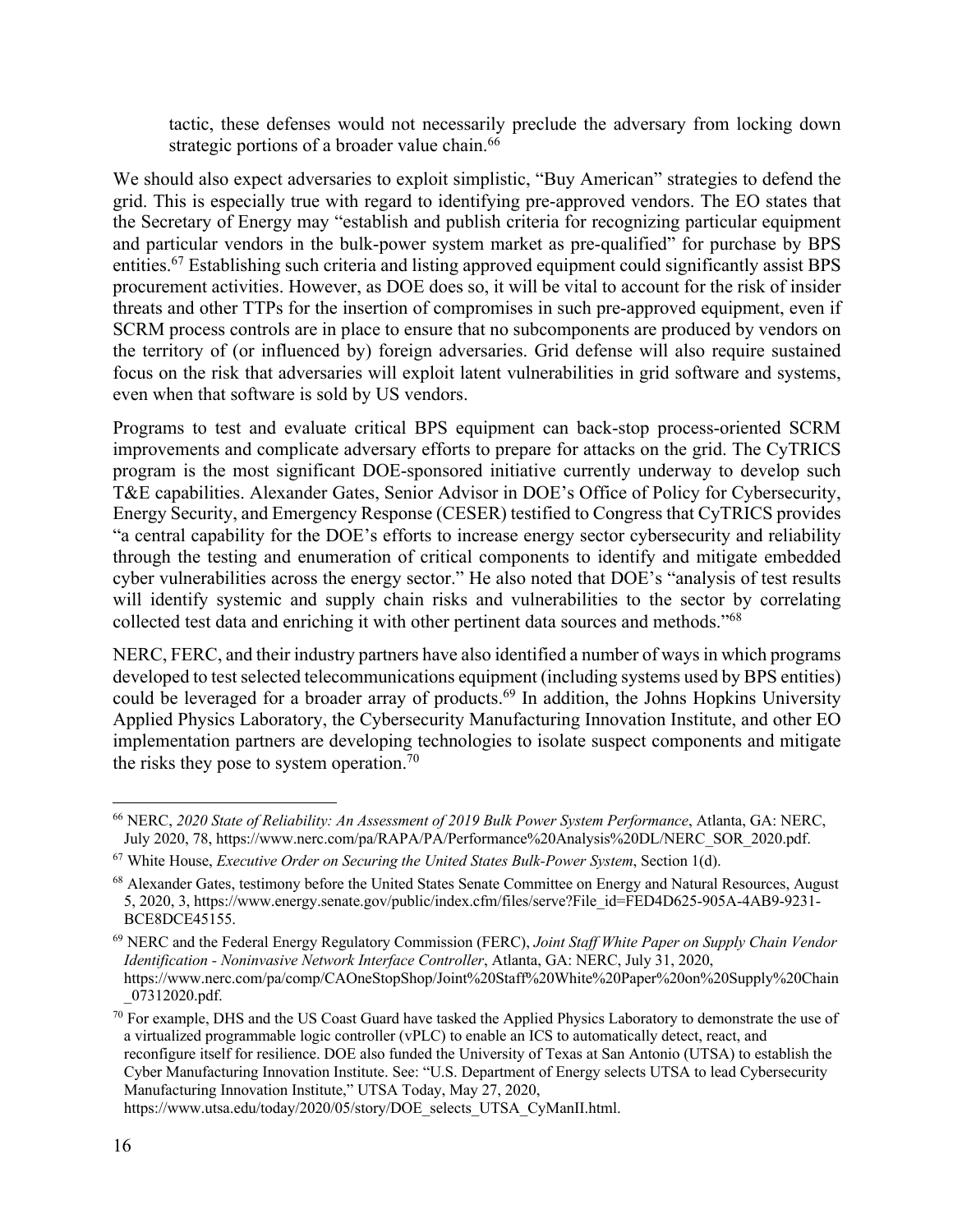T&E programs can also backstop process-oriented SCRM efforts at the system level. While testing transformers and other pieces of vital BPS equipment must be a near-term priority, it will also be important to test representative systems. Once we clarify likely adversary objectives (including the disruption of force deployments in regional crises) and have established a kill chain for attacks that employ compromised equipment, DOE and its partners should explore ways to assess the system-wide effects of such attacks using modeling and simulations and test ranges. Testing at that system level may enable the development of new options to defend the grid.

However, implementing the EO will require industry and government to reach consensus on two major programmatic challenges. The first is that of determining which equipment is most important to test. So many products are essential to grid reliability that it will be essential to prioritize such testing, especially for potentially compromised equipment that may already be installed in DCEI. The EO lists over a dozen types of equipment that will be part of the implementation process to secure the BPS, including: reactors, capacitors, substation transformers, current coupling capacitors, large generators, backup generators, substation voltage regulators, shunt capacitor equipment, automatic circuit reclosers, instrument transformers, coupling capacity voltage transformers, protective relaying, metering equipment, high voltage circuit breakers, generation turbines, industrial control systems, distributed control systems, and safety instrumented systems.71 Moreover, each of these types of equipment have multiple suppliers, with each supplier typically providing multiple versions of their products to BPS customers.

Industry and government might adapt a number of existing methodologies to establish priorities within this diverse array of equipment. One option is to employ Consequence-driven Cyberinformed Engineering to determine which types of compromised equipment would allow adversaries to best achieve their objectives – for example, disrupting electric service to the multiple Defense installations and supporting infrastructure necessary for deploying US forces to the South China Sea or other potential conflict zones.72 Mission dependency modeling and other methodologies could also help target T&E assessments.<sup>73</sup> All such prioritization efforts would benefit from analytic support on threats to BPS equipment from DOE IN and its intelligence community partners.

The second major challenge for testing and evaluation lies in scaling up existing T&E programs. Even with harsh prioritization, the number and diversity of BPS components that need testing are far greater than current US testing capabilities provided by national laboratories, private companies, and BPS entities themselves. DOE should collaborate with these partners to forge a strategy (and provide the necessary funding) to expand and sustain US T&E capabilities.

That strategy will need to address the significant constraints faced by CyTRICS and other existing T&E efforts. Gates notes that "DOE has signed multiple agreements with energy sector partners to grow the CyTRICS™ program from a proof of concept to a robust supply chain cybersecurity

<sup>71</sup> White House, *Executive Order on Securing the United States Bulk-Power System*, Section 4(b).

<sup>72</sup> Sarah G. Freeman, Nathan Hill Johnson, and Curtis P. St. Michel, *CCE Phase 1: Consequence Prioritization*, Idaho Falls, ID: Idaho National Laboratory, May 5, 2020, https://www.osti.gov/biblio/1617458.

<sup>73</sup> See, for example, the JHU-APL "Dagger" mission modeling and real-time assessment tool. JHU-APL, *2014 Annual Report*, Laurel, MD: JHU-APL, 2014, 14, https://www.jhuapl.edu/Content/documents/2014\_Annual\_Report.pdf.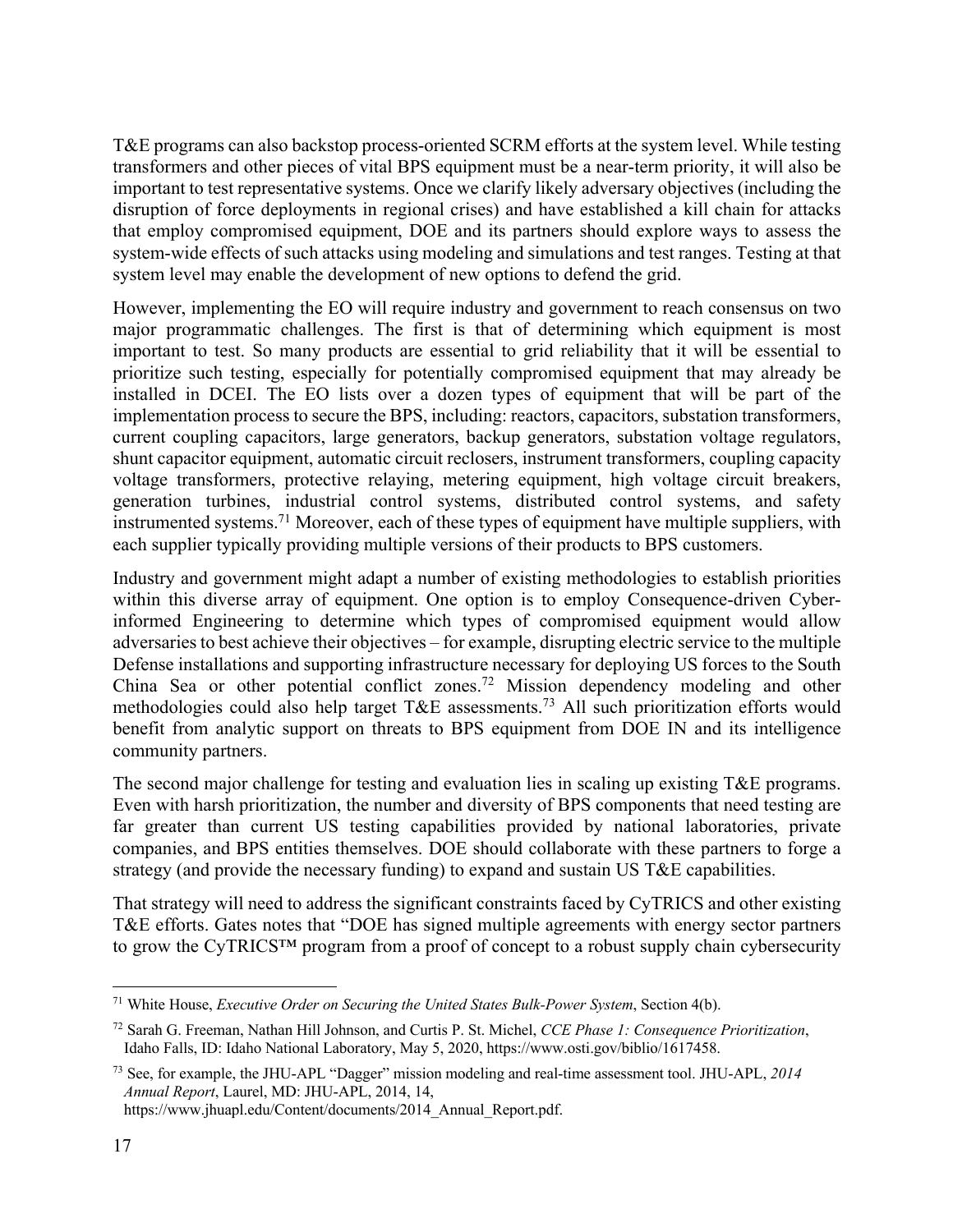program for the sector," and that DOE "will continue collaborating with other Federal partners, the DOE Labs, and industry to identify key energy sector industrial control systems components and apply a targeted, collaborative approach to these efforts."74 Nevertheless, these programs can only ramp up if vendors, BPS entities, DOE, and private security testing companies increase the availability of priority BPS equipment and data to enable that analysis. Doing so will require these partners to resolve a number of thorny issues. Chief among them:

- Vendor participation. To encourage vendors to share information and collaborate in the security testing of their equipment, it will likely be necessary to establish specialized liability protections and mechanisms to limit the distribution of sensitive data (including test results).
- Intellectual property. New arrangements may also be necessary to protect the intellectual property developed for BPS equipment subcomponent analysis. A model for such protections is provided in the FY2020 National Defense Authorization Act (NDAA), Section 5726 of which establishes a pilot program for testing and provides both liability protection and exemption from disclosure of discovered test results for participating covered entities. 75

To enable progress on all these issues, DOE and its partners will need an organizational framework for sustained dialog and consensus-building. The section that follows recommends options for establishing such a framework to enable progress on T&E and the many other efforts necessary to achieve the EO's goals.

# **V. STRENGTHENING UNITY OF EFFORT FOR EO IMPLEMENTATION**

A number of existing industry organizations already have SCRM initiatives underway. However, given the diversity of stakeholders who will need to collaborate to achieve the EO's goals, a dedicated, sustainable body will be necessary to coordinate and align their efforts for mutual support. Previous sections of this report highlighted the major SCRM initiatives already underway by the NATF, NERC, and other industry organizations. All of these partners will be vital for establishing a coordinating body – ideally, by building on existing organizations, rather than incurring the additional time and expense required to establish a new one. Integrating other organizations will also be vital for implementing the EO.

E-ISAC*.* The Center serves as the "the primary security communications channel for the electric industry."76 As such, it will need to play major roles in sharing data on compromised equipment, coordinating with DOE to assess threats, and supporting response operations if CE-based attacks occur.

FERC. As noted above, FERC directed NERC to develop SCRM reliability standards in July 2016 and in subsequent years.<sup>77</sup> In addition, FERC will play another vital role in EO implementation:

<sup>74</sup> Gates, testimony before the United States Senate Committee on Energy and Natural Resources, 3.

<sup>75</sup> United States Congress, *S. 1790 - National Defense Authorization Act for Fiscal Year 2020*, 116th Congress, 982, https://www.govinfo.gov/content/pkg/BILLS-116s1790enr/pdf/BILLS-116s1790enr.pdf.

<sup>76</sup> "Electricity Information Sharing and Analysis Center," NERC, n.d., https://www.nerc.com/pa/CI/ESISAC/Pages/default.aspx.

<sup>77</sup> "FERC Directs Development of Standards for Supply Chain Cyber Controls," *Federal Energy Regulatory Commission*, July 21, 2016, https://www.ferc.gov/media/news-releases/2016/2016-3/07-21-16-E-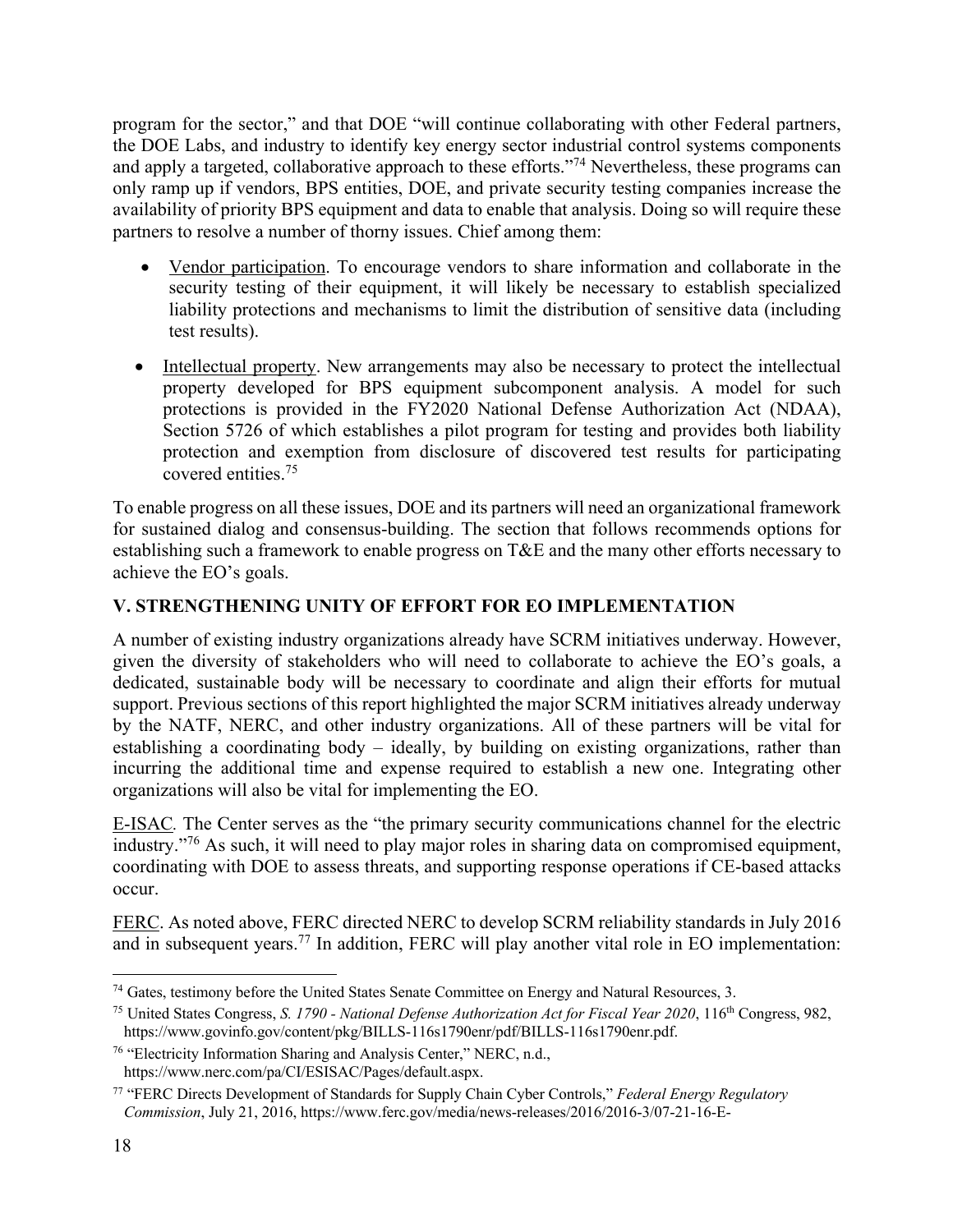that of enabling cost recovery for utilities purchasing safer equipment. Complying with the Order will almost certainly require BPS entities to purchase equipment that is more costly than the lowpriced products that China manufactures to penetrate US markets (and, potentially, prepare the US grid for attack). However, the Order provides no details on how companies will recover the higher costs incurred by purchasing safer equipment. FERC will play a leading role in developing mechanisms for them to do so.

FERC's *Cybersecurity Incentives Policy Whitepaper* (June 2020) examines possible financial incentives for BPS entities to strengthen the cybersecurity of their systems and options to identify investments that would be eligible for such incentives, above and beyond the measures necessary to comply with NERC's Critical Infrastructure Protection reliability standards.<sup>78</sup> As FERC further refines these options with industry input, cost recovery for purchasing safer equipment should be a prime focus. The same is true of other potential implementation costs, including the requirement to replace compromised in-service equipment.

The National Association of Regulatory Utility Commissioners (NARUC). While the EO applies only to BPS entities and their electric systems, adversaries may also target the distribution-level systems regulated by State public service commissioners. Adversaries are especially likely to compromise critical distribution system equipment if it helps provide the "last mile" of connectivity between BPS transmission lines and substations and defense installations and other national security facilities. Indeed, as EO implementation measures make BPS infrastructure increasingly secure, distribution systems could become all the more lucrative targets unless their defenses against supply chain-based attacks improve as well.

NARUC has commissioned research that examines supply chain threats and has convened panels on associated risks and mitigations.79 NARUC has also analyzed how to establish guidelines for assessing wither proposed investments in cybersecurity are "reasonable, prudent, and effective." But such efforts focus primarily on helping determine whether a given investment provides sufficient economic benefits to justify their costs, expressed as the "value of lost load" that a cyberinduced blackout would entail.<sup>80</sup> That approach is necessary but not sufficient. Adversaries will attack the grid not only to inflict economic costs, but also to disrupt the flow of power to the specific defense installations necessary for the US to prevail in a crisis. Regulators and distribution utilities need a means of assessing the value of buying safer grid equipment for *national security*, versus for civilian customers.

<sup>8.</sup>asp#.WQC2DGnysuU; Federal Energy Regulatory Commission, *Supply Chain Risk Management Reliability Standards* (Docket No. RM17-13-000), 162 FERC ¶ 61,044, January 18, 2018, p. 5, https://cms.ferc.gov/sites/default/files/whats-new/comm-meet/2018/011818/E-2.pdf.

<sup>78</sup> FERC, *Cybersecurity Incentives Policy White Paper*, Washington, DC: FERC, June 2020, 14-21, https://www.ferc.gov/sites/default/files/2020-06/notice-cybersecurity.pdf.

<sup>79</sup> See, for example: National Association of Regulatory Utility Commissioners (NARUC), *Cybersecurity Preparedness Evaluation Tool*, Washington, DC: NARUC, June 2019, 9, https://pubs.naruc.org/pub/3B93F1D2- BF62-E6BB-5107-E1A030CF09A0; "Agenda-At-A-Glance," NARUC, July 2020, https://www.naruc.org/meetings-and-events/naruc-summer-policy-summits/2020-summer-policy-summit/agenda/.

<sup>80</sup> National Association of Regulatory Utility Commissioners (NARUC), *Evaluating the Prudency of Cybersecurity Investments: Guidelines for Energy Regulators*, Washington, DC: United States Agency for International Development, May 2020, 22-24, https://pubs.naruc.org/pub.cfm?id=9865ECB8-155D-0A36-311A-9FEFE6DBD077.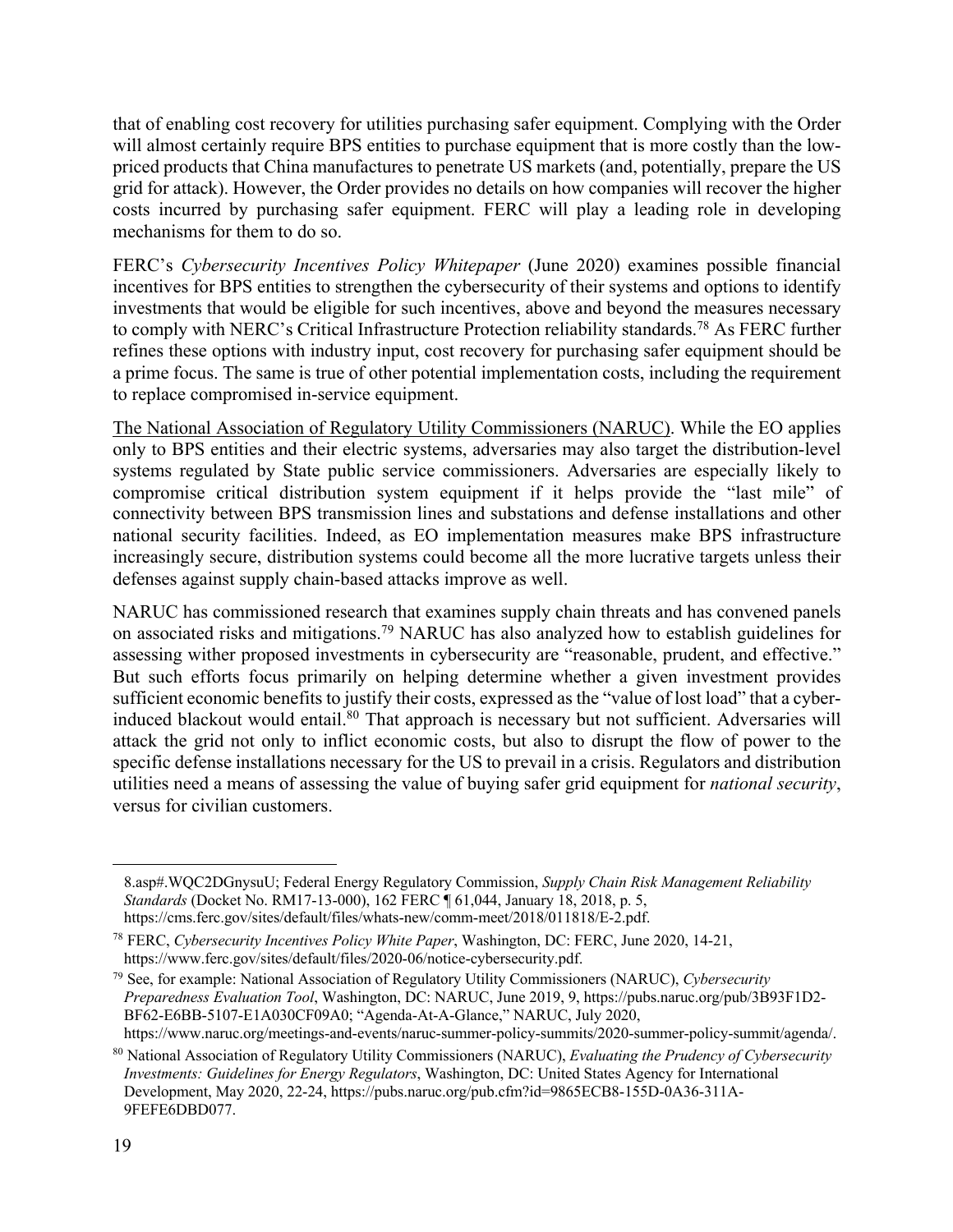NARUC can also help the EO implementation process by offering crucial perspectives on who should pay for such national security benefits. NARUC notes that "Public Service Commissions must balance utility companies' ability to earn a profit with the public's right to receive services at reasonable rates."81 The EO raises a broader question: if distribution-level electric systems need to pay more for safer equipment and help defeat threats from China and other foreign adversaries, is that a burden that ratepayers should bear through their electricity bills? Or is some other funding mechanism (including dedicated Federal funding) more appropriate for achieving national security objectives? NARUC can provide invaluable perspectives to help build consensus on these funding and equity issues.

Oil and Natural Gas Subsector Coordinating Council (ONG SCC) and ONG-Information Sharing and Analysis Center (ONG-ISAC). The EO exclusively focuses equipment for the BPS. However, strengthening the resilience of electric service to critical defense installations will require sustained progress in SCRM for the oil and natural gas subsector as well. Natural gas fuels much of the electric power generation in the US.<sup>82</sup> Adversaries are aware of the grid's reliance on ONG infrastructure and may attack natural gas transmission systems as an indirect way of disrupting DCEI. Threats to those systems are rapidly intensifying.<sup>83</sup> Accordingly, as DOE and its partners implement the EO, voluntary collaboration with the ONG subsector will be essential.

DOE's North American Energy Resilience Model (NAERM) provides a basis for assessing gaselectric interdependencies and a starting point to advance sector-wide SCRM initiatives. The NAERM is structured to support incident response by improving threat identification, and providing real-time situational awareness and modeling to inform operational decision-making.<sup>84</sup> The NAERM will also benefit long-term planning by using its advanced modeling to identify potential infrastructure investments that will be particularly effective in improving system-wide resilience. DOE should consider how these initiatives might encompass supply chain-based threats to critical gas-electric system nodes.

<sup>82</sup> At 38.4%, natural gas-fired generation accounted for the largest share among generation sources. See: "What is U.S. electricity generation by energy source?," US Energy Information Administration, 2020, https://www.eia.gov/tools/faqs/faq.php?id=427&t=3. This reliance on natural gas for power generation is particularly acute in New England, California, the Mid-Atlantic, and a handful of other US regions. NERC notes that some areas within North America depend natural gas to meet over 60 percent of peak demand generation. See: NERC, *2018 Long-Term Reliability Assessment*, Atlanta, GA: NERC, December 2018, 7, https://www.nerc.com/pa/RAPA/ra/Reliability%20Assessments%20DL/NERC\_LTRA\_2018\_12202018.pdf; NERC, *Special Reliability Assessment: Potential Bulk Power System Impacts Due to Severe Disruptions on the Natural Gas System*, Atlanta, GA: NERC, November 2017, *vii*,

<sup>81</sup> "Reasonable Rates," NARUC, n.d., https://www.naruc.org/servingthepublicinterest/about/rates/.

https://www.nerc.com/pa/RAPA/ra/Reliability%20Assessments%20DL/NERC\_SPOD\_11142017\_Final.pdf.

<sup>83</sup> Adversaries are also targeting equipment manufacturers, and third-party vendors to compromise ONG systems. See: Dragos, *Global Oil and Gas Cyber Threat Perspective: Assessing the Threats, Risks, and Activity Groups Affecting the Global Oil and Gas Industry,* Hanover, MD: Dragos, August 2019, 1, https://dragos.com/wpcontent/uploads/Dragos-Oil-and-Gas-Threat-Perspective-2019.pdf

<sup>&</sup>lt;sup>84</sup> Bruce Walker, "Keeping the Nation's Critical Energy Infrastructure Secure and Resilient Requires a Strong STEM Workforce," Department of Energy, April 5, 2019, https://www.energy.gov/articles/keeping-nation-scritical-energy-infrastructure-secure-and-resilient-requires-strong-stem.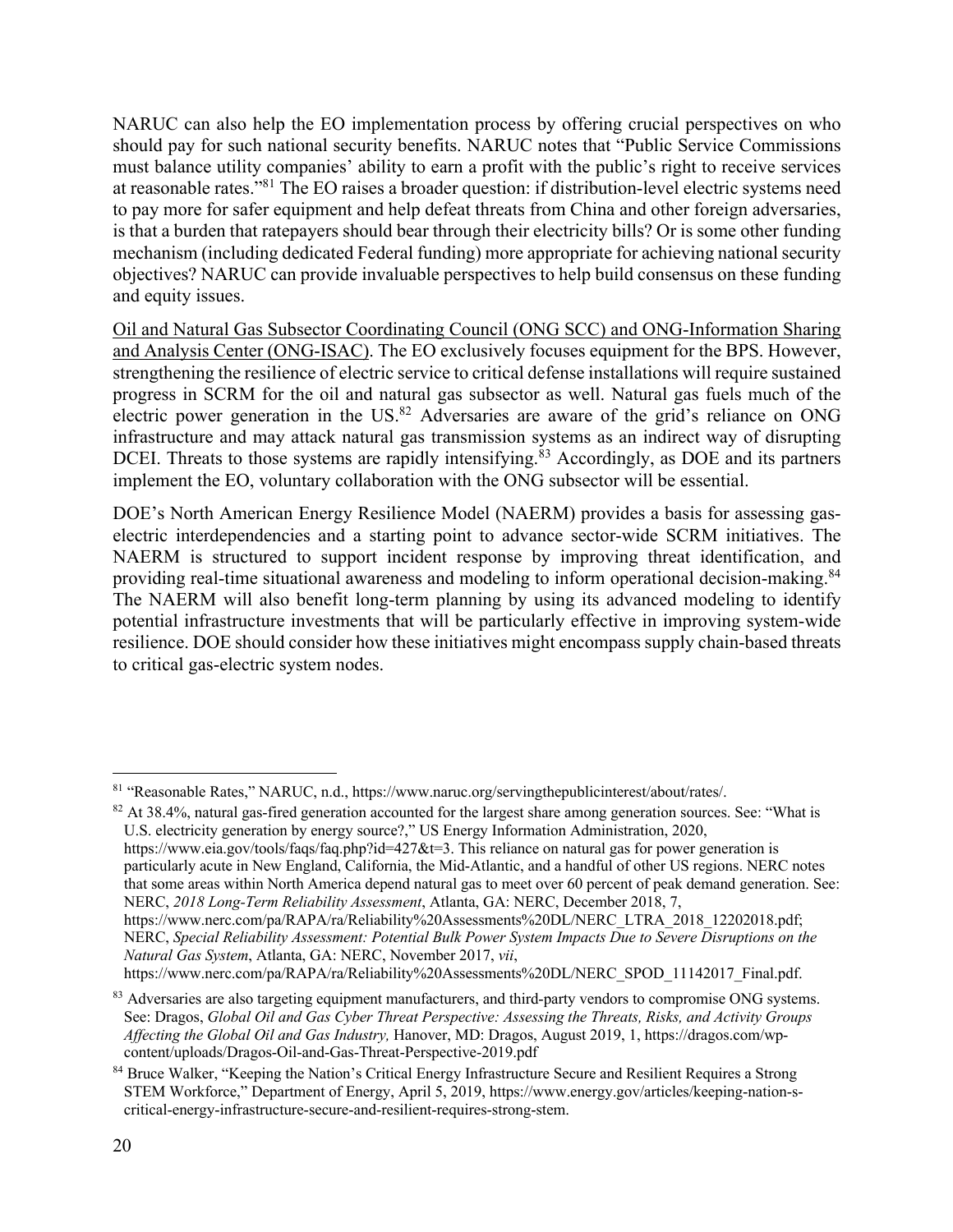Ongoing industry collaboration provides an additional basis for progress. The ESCC is already working with the ONG SCC to promote cross-sector coordination.<sup>85</sup> However, threats and mitigation options involving critical equipment pose uniquely promising opportunities for collaboration. Many of the same industrial components in BPS supply chains that are at risk of corruption have similar counterparts in natural gas transmission systems. While some ICS components are specific to an industry's processes and operations, a vendor will often use similar firmware, software, and sub-components (i.e. microprocessors) in all of its products. Major vendors, for example, may have a specific software or application suite for ONG-specific needs.<sup>86</sup> However, control systems are extremely similar across sectors, and are applied in nearly every sector using similar or common configurations.<sup>87</sup> This commonality can be useful for protecting ICS, but also means that an adversary that has successfully compromised the supply chain can execute attacks on multiple systems without investing significant resources in understanding complex differences between different sectors' ICS. Coordinated gas-electric progress on equipment security is not only critical for protecting DCEI resilience, but also offers a much more efficient approach than pursing separate subsector initiatives.

In addition to the ONG SCC, it may be helpful to incorporate the ONG subsector's E-ISAC equivalent: the ONG-ISAC. This ISAC "serves as a central point of coordination and communication to aid in the protection of … the ONG industry, through the analysis and sharing of trusted and timely cyber threat information."88

### *Organizing for Unity of Effort: Options and Functional Requirements*

A variety of options exist for structuring the voluntary coordinating body to achieve that goal. It could be placed within the ESCC, the NATF or some other existing organization that has already established deep and effective ties with multiple SCRM partners (including vendors). In contrast, progress towards ensuring sustained and integrated Federal participation in such a body remains nascent. The Task Force structure envisioned in the EO provides a starting point to organize for such collaboration – potentially over a far broader range of topics that those specified by the Order.

The structure and governance of this voluntary coordinating body should also reflect its basic functions. One crucial function should be to build on existing mechanisms under the E-ISAC and DOE to facilitate the sharing of SCRM data, based on need to know and as permitted by anti-trust regulations. As permitted by those regulations and antitrust law, the organization might also help

<sup>85</sup> Oil and Natural Gas Sector Coordinating Council (ONG SCC), *About the ONG SCC*, Washington, DC: ONG SCC, April 2019, 1, http://ongsubsector.com/documents/ONG-SCC-Brochure\_06112019.pdf.

<sup>&</sup>lt;sup>86</sup> Schneider's gas suite, for example, offers "gas day operations, real-time gas, gas measurement and analysis; liquids suite: liquids management systems; and pipeline energy management suite," and more. See: "What the oil and gas industry needs from SCADA," Oil & Gas Engineering, February 11, 2017, https://www.oilandgaseng.com/articles/what-the-oil-and-gas-industry-needs-from-scada/.

<sup>&</sup>lt;sup>87</sup> Eric Cosman, "Is ICS Cybersecurity Common Across Sectors?," ARC Advisory Group, June 22, 2017, https://www.arcweb.com/blog/ics-cybersecurity-common-across-sectors.

<sup>88</sup> "ONG-ISAC Mission," ONG-ISAC, n.d. https://ongisac.org/.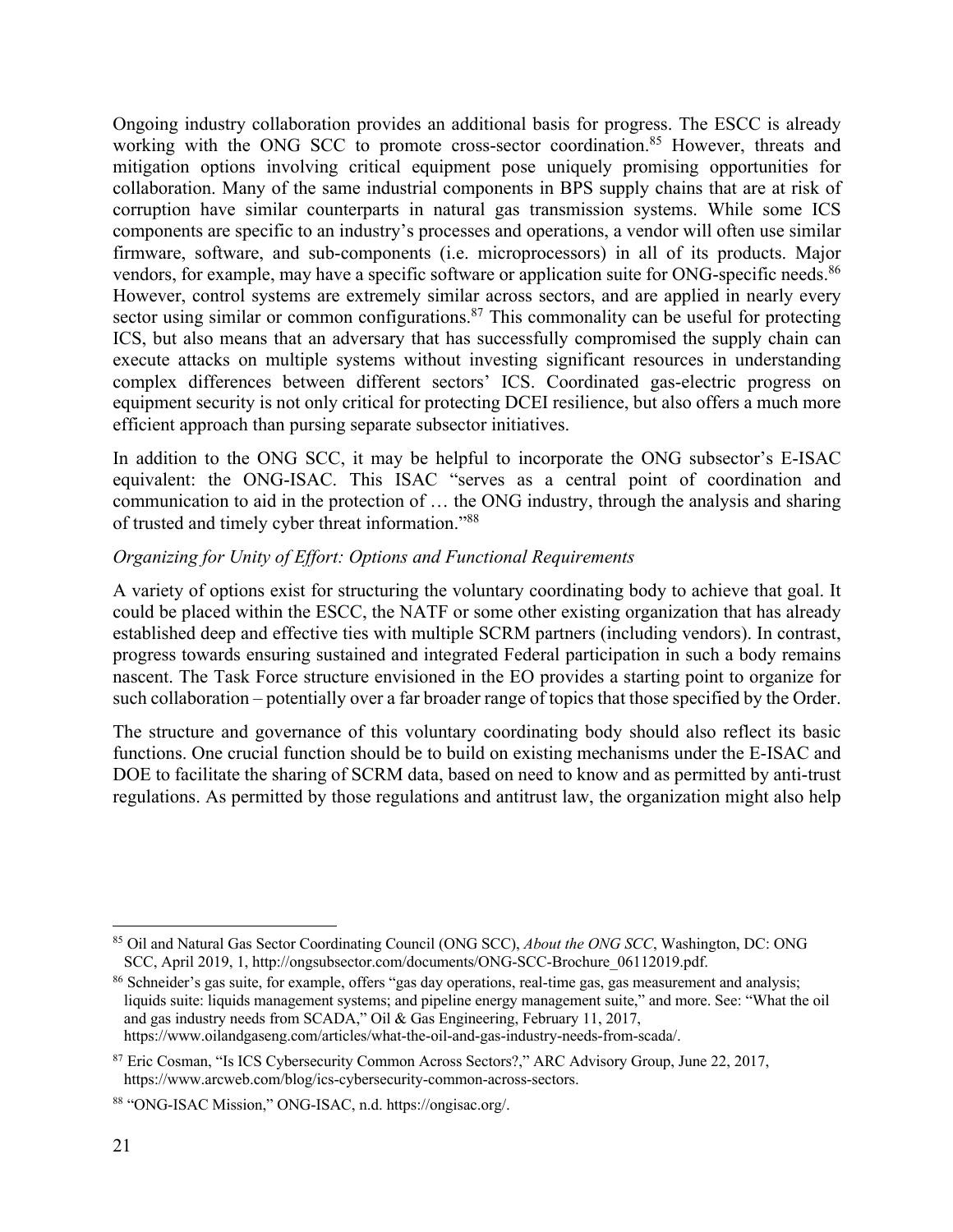partners coordinate on procurement strategies and purchasing decisions, ideally in ways that provide powerful, consistent, market-based incentives for vendors to produce safer products.<sup>89</sup>

However, the limited number of clearances available to industry may impede such sharing. That is especially true for Top Secret/Sensitive Compartmented Information (TS/SCI) clearances (and their DOE equivalents) that will be necessary for access to potentially crucial data for EO implementation. Industry leaders have urged DOE to streamline and ramp up the processing of clearances for their employees.<sup>90</sup> Given the imperative to protect classified data on supply chain threats, one approach might be for DOE to further prioritize the clearance process for senior leaders of BPS entities so they can better guide SCRM efforts for their systems. Operators within those entities could then execute risk reduction measures without the need for access to classified data.

The collaborative body might also facilitate operational coordination between DOE and BPS entities if supply chain-based attacks on the grid were imminent or underway. One possibility: as noted in Section III's analysis of kill chains, adversaries will likely need to communicate with their compromised equipment to prepare for or execute grid attacks during a crisis. Their efforts to send and receive C2-related data could provide a range of possible US countermeasures.

However, real-time, two-way intelligence sharing between BPS entities and the government may be necessary to facilitate such defensive operations. The Cybersecurity Risk Information Program managed by the E-ISAC is aimed at establishing a public-private data sharing and analysis platform that facilitates the timely, bi-directional sharing of unclassified and classified threat information among energy sector stakeholders.<sup>91</sup> Additional foundations for progress:

- *The Pathfinder Initiative.* DOD, DOE, and DHS are conducting Pathfinder to "advance information sharing, improve training and education to understand systemic risks, and develop joint operational preparedness and response activities to cybersecurity threats" to the energy sector.<sup>92</sup> The initiative will "strengthen interagency collaboration on preventing and responding to the constantly evolving cyber threats" to critical energy sector infrastructure in the US.93
- *The Cyber Analytics Tools and Techniques (CATT) 2.0™ platform.* CATT 2.0 is developing a new approach to information sharing and analysis that relies upon data from multiple sensor programs. In particular, CATT 2.0 "seeks to create a platform where data gleaned

<sup>&</sup>lt;sup>89</sup> Paul Stockton, "Securing Critical Supply Chains: Strategic Opportunities for the Cyber Product International Certification (CPICTM) Initiative," *Cyber, Intelligence, and Security* Volume 2, No. 2 (September 2018): https://www.inss.org.il/wp-content/uploads/2018/10/paul.pdf.

<sup>90</sup> Jack Fitzpatrick, "As DOE Prepares for Cyberattacks, Energy Industry Wants More Clearances," Morning Consult, April 4, 2017, https://morningconsult.com/2017/04/04/doe-prepares-cyberattacks-energy-industry-wantsclearances/.

<sup>91</sup> DOE, *Cybersecurity Risk Information Sharing Program (CRISP)*, Washington, DC: DOE, September 2018, https://www.energy.gov/sites/prod/files/2018/09/f55/CRISP%20Fact%20Sheet.pdf.

<sup>92 &</sup>quot;U.S. Department of Energy, U.S. Department of Homeland Security, and U.S. Department of Defense Announce Pathfinder Initiative to Protect U.S. Energy Critical Infrastructure," DOE, February 3, 2020, https://www.energy.gov/articles/us-department-energy-us-department-homeland-security-and-us-departmentdefense-announce.

<sup>&</sup>lt;sup>93</sup> "Pathfinder Initiative to Protect U.S. Energy Critical Infrastructure," DOE.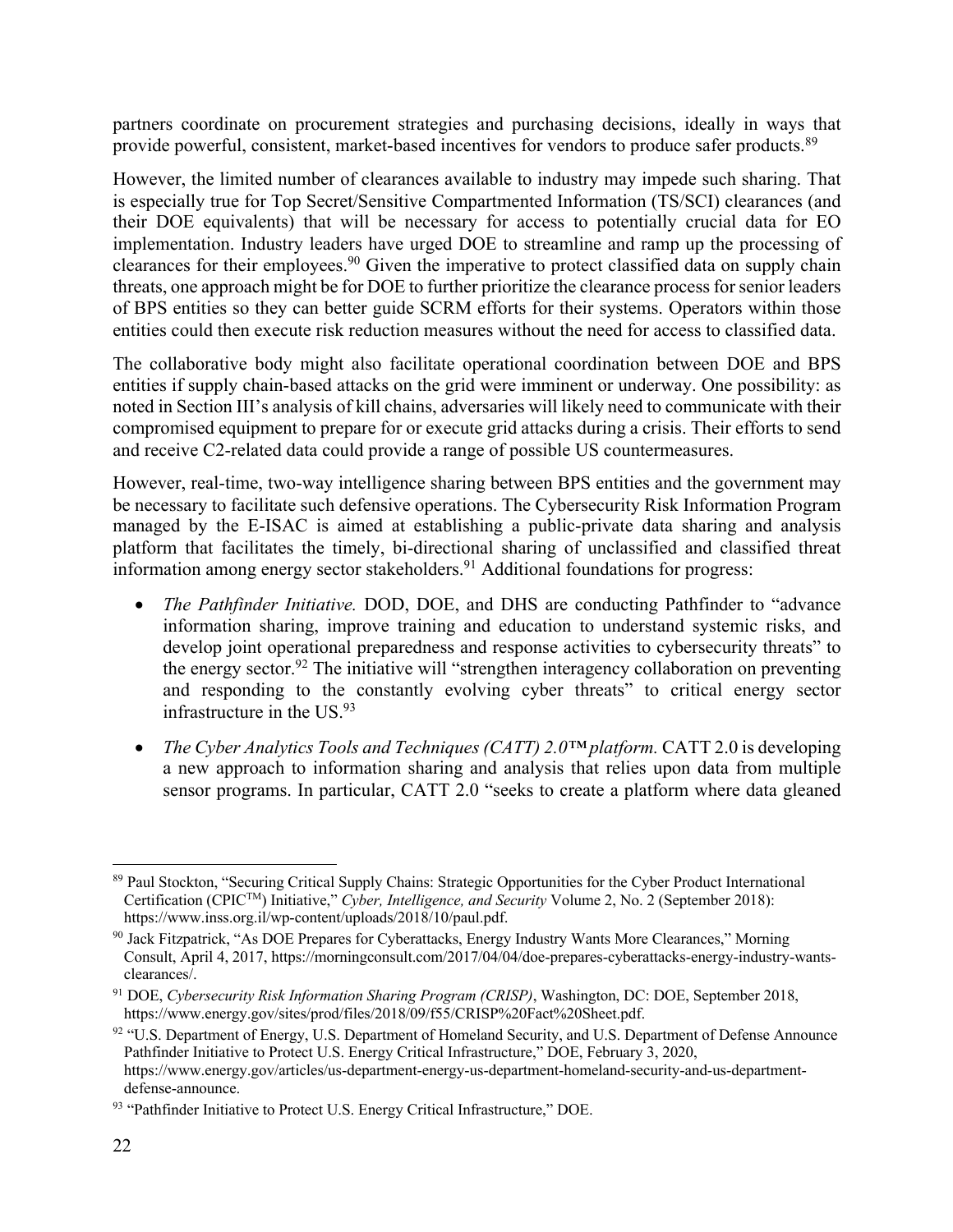from a variety of sensors on energy company systems can examine threats and events on information technology and operational technology systems."94

- *The Structured Threat Intelligence Graph (STIG).* STIG, a tool for "creating, editing, querying, analyzing and visualizing threat intelligence," provides a further example.<sup>95</sup> STIG was developed by INL and Southern California Edison (SCE) under the California Energy Systems for the 21st Century (CES-21) program as an open source platform to help provide "a repeatable and sharable platform for structured threat information."96
- *Hunt and Incident Response Team (HIRT).* DHS' National Cybersecurity and Communications Integration Center (NCCIC) operates the HIRT, which provides "incident response, management and coordination activities for cyber incidents occurring in the critical infrastructure sectors."97 As part of operational collaboration, DHS can deploy these teams to "identify and contain adversary activity and develop mitigation plans for removal and remediation of root cause" if attacks are imminent or underway.<sup>98</sup>

Going forward, these and other ongoing programs should adopt a special focus on defeating CEinduced grid disruption and account for the risk that adversaries will attempt to compromise DOEindustry information sharing networks as well as BPS equipment.

## **VI. CONCLUSION**

The electricity subsector, DOE, and their partners have a diverse and impressive array of initiatives underway to reduce supply chain risks to the bulk power system. What is missing is an overarching strategy to integrate and prioritize their efforts to achieve the goals of the Executive Order 13920.

That strategy should be grounded on the national security context of threats to the grid. It is conceivable that foreign adversaries will compromise BPS transformers so they begin leaking oil at some random date in the future, or corrupt protective relays so they fail as soon as US power companies install them. However, based on findings from the *National Counterintelligence Strategy* and other US intelligence community reports, it is far more likely that opponents will launch CE-based attacks on the grid to coerce US behavior in a regional crisis and disrupt the flow of US forces to the crisis zone. The need to time such attacks will create distinctive adversary requirements for compromising and mis-operating BPS equipment.

Developing a compromised equipment kill chain will help identify these requirements and US options to exploit them. For example, if adversaries want the ability time their attacks for leverage

<sup>94</sup> Edison Electric Institute (EEI), *National Security Efforts in the Electric Power Sector*, Washington, DC: EEI, August 2019, 4,<br>https://www.eei.org/issuesandpolicy/Documents/national security efforts in the electric power sector.pdf.

<sup>&</sup>lt;sup>95</sup> INL, "STIG – Structured Threat Intelligence Graph," GitHub, n.d., https://github.com/idaholab/STIG.

<sup>96</sup> INL, "STIG – Structured Threat Intelligence Graph"; Peter Behr, "DOE, utilities seek the ultimate shield against hackers," E&E News, May 31, 2019, https://www.eenews.net/stories/1060437361. CES-21 is funded by the California Public Utility Commission (CPUC), which is funding the research and development of numerous capabilities to address threats to California's energy systems. See: "Energy Research, Development  $\&$ Deployment," CPUC, n.d., https://www.cpuc.ca.gov/energyrdd/.

<sup>97 &</sup>quot;Detection and Prevention," Cyber and Infrastructure Security Agency (CISA), last updated April 23, 2019, https://www.cisa.gov/detection-and-prevention.

<sup>98 &</sup>quot;Detection and Prevention," CISA.